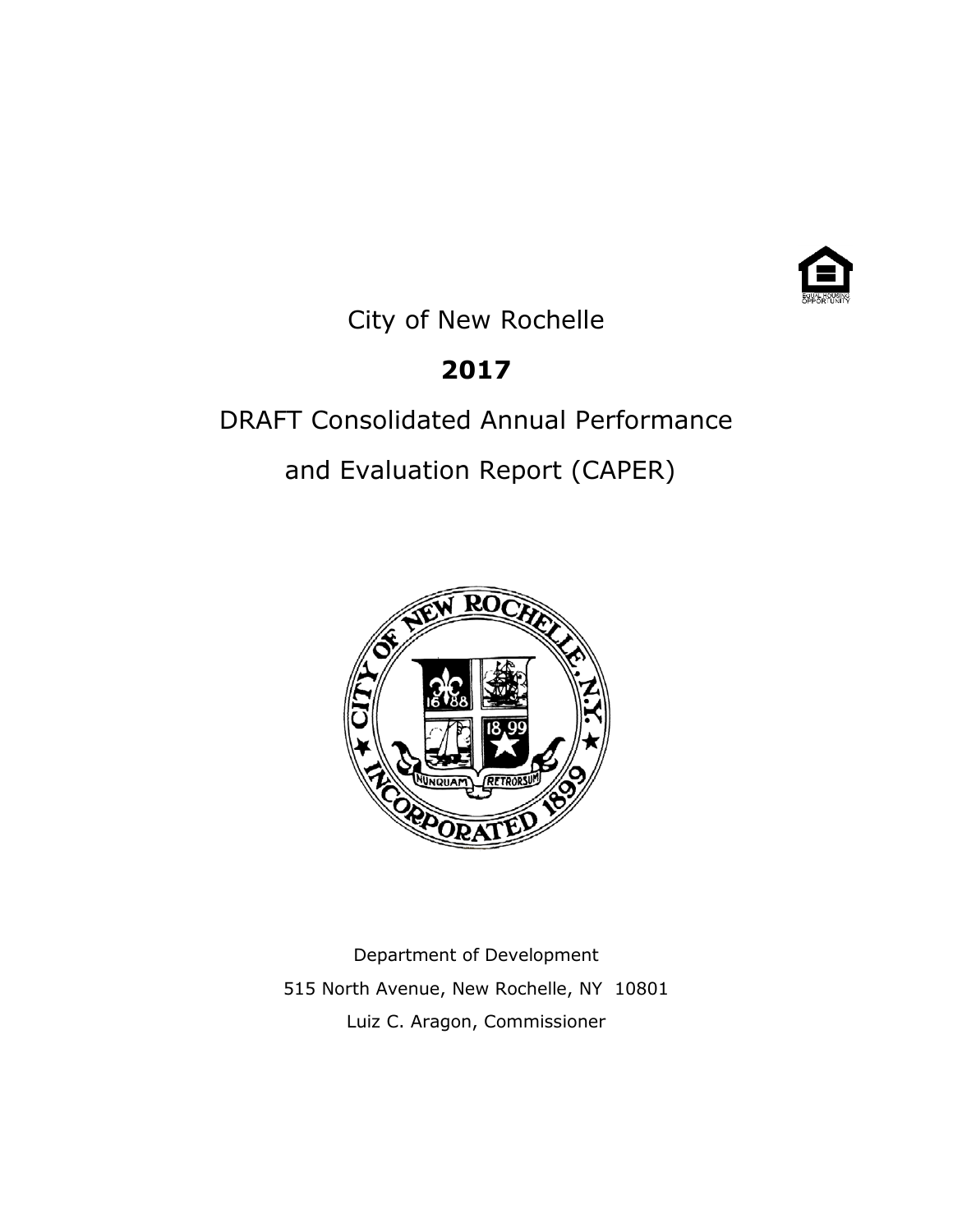### 2017 CONSOLIDATED ANNUAL PERFORMANCE & EVALUATION REPORT (CAPER)

#### **TABLE OF CONTENTS**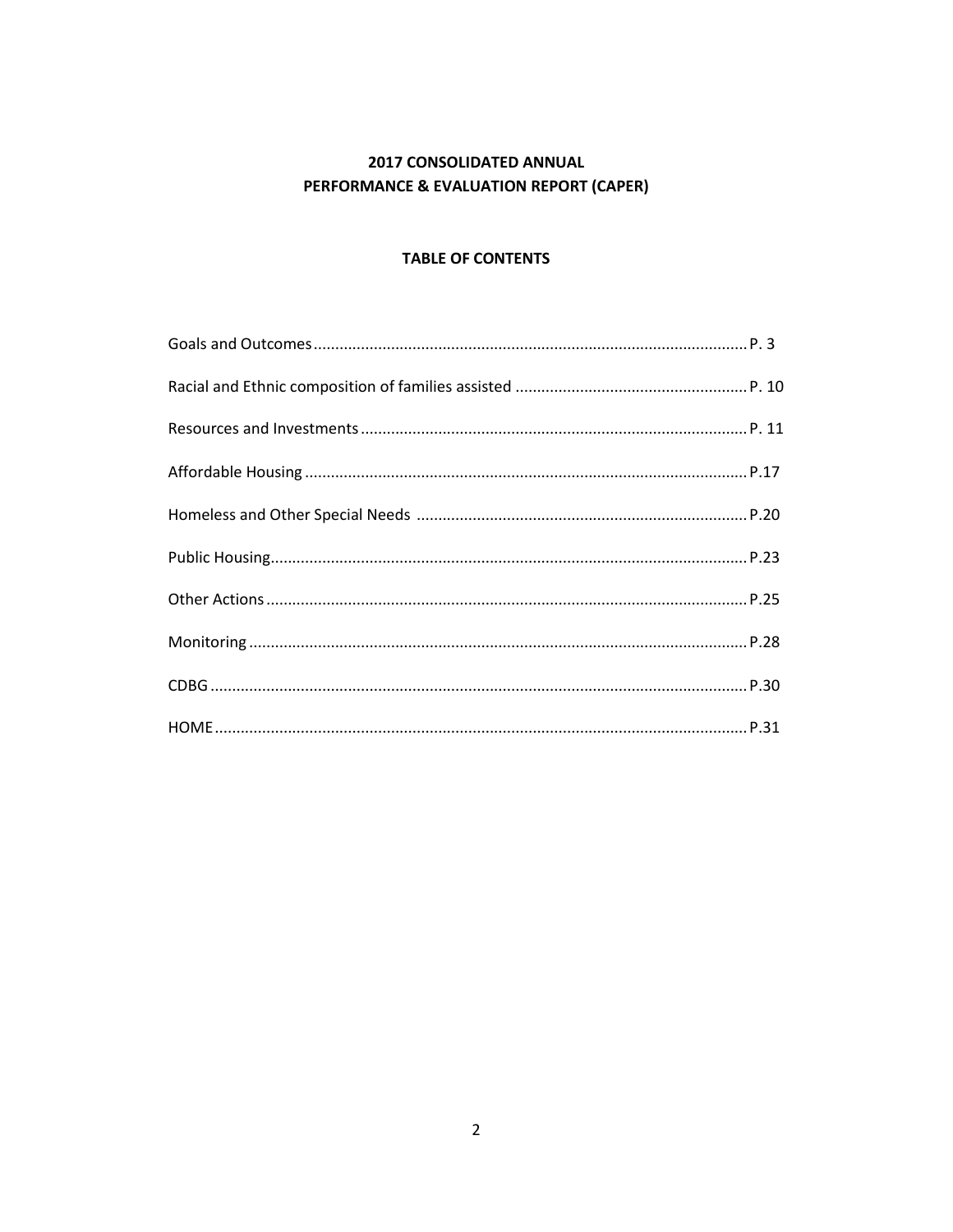# **Introduction**

The FY2017 Consolidated Annual Performance Evaluation Report (CAPER) details the City's utilization of CDBG and HOME Program funds from the U.S. Department of Housing and Urban Development (HUD) in the areas of affordable housing, economic development, homelessness, and public services to principally benefit low and moderate-income residents.

# **CR-05 - Goals and Outcomes**

### **Progress the jurisdiction has made in carrying out its strategic plan and its action plan. 91.520(a)**

This could be an overview that includes major initiatives and highlights that were proposed and executed throughout the program year.

The 2013-2017 Consolidated Plan, prepared by the City of New Rochelle, includes a detailed description of the coordination efforts that will be undertaken over a five-year period. The goal is to enhance coordination with other service providers in the City. Various program goals and issues that are the focus of this coordination are discussed throughout the Consolidated Annual Performance and Evaluation Report (CAPER) and include:

- removing obstacles to meet under-served needs
- fostering and maintaining affordable housing
- eliminating barriers to affordable housing
- evaluate and reduce lead-based paint hazards in homes
- identifying and closing gaps in institutional structures
- enhancing service coordination between levels of government and the non-profit sector

The City partners with other public agencies and non-profit organizations to leverage resources and maximize outcomes involving housing and community development activities.

### **Comparison of the proposed versus actual outcomes for each outcome measure submitted with the consolidated plan and explain, if applicable, why progress was not made toward meeting goals and objectives. 91.520(g)**

Categories, priority levels, funding sources and amounts, outcomes/objectives, goal outcome indicators, units of measure, targets, actual outcomes/outputs, and percentage completed for each of the grantee's program year goals.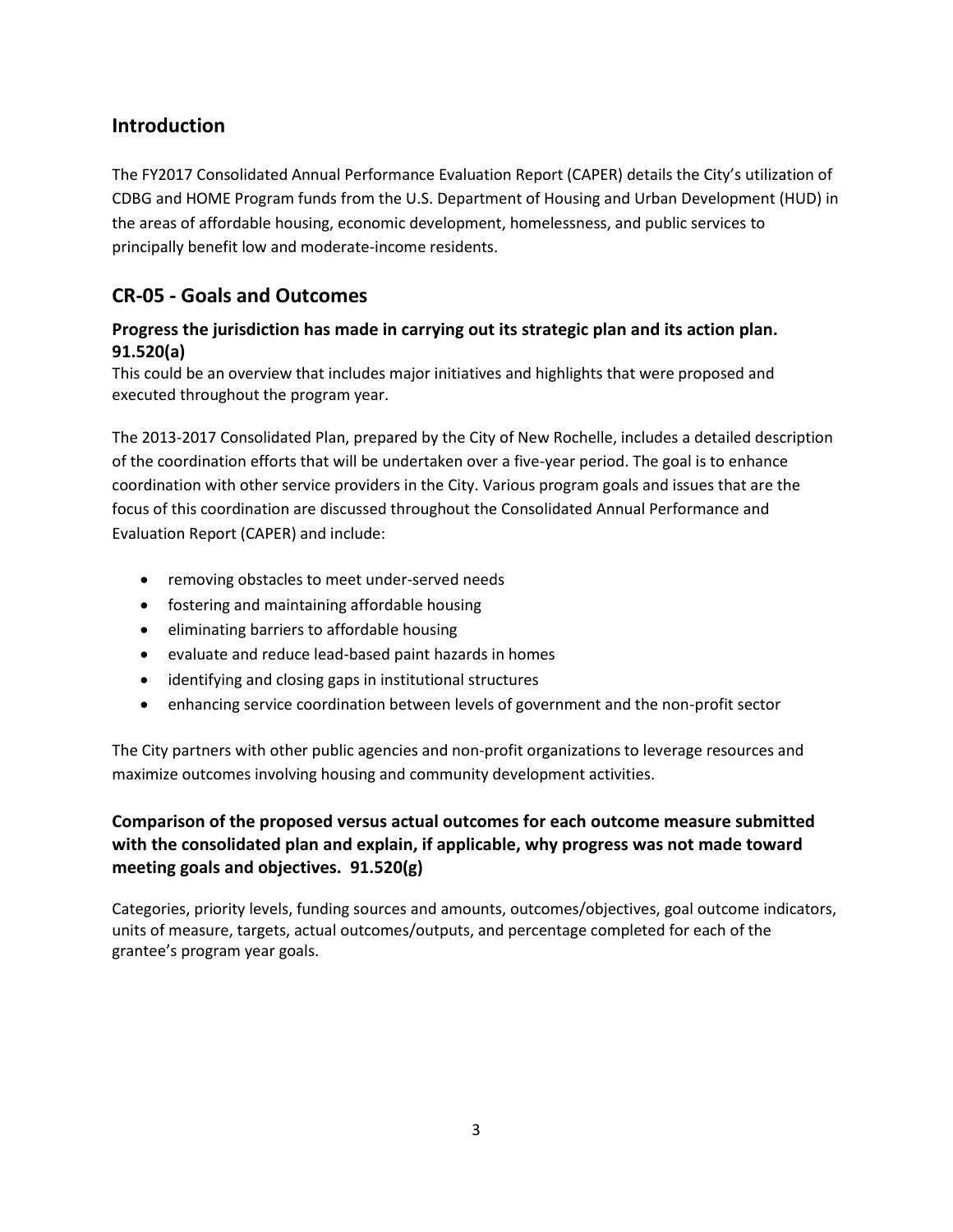|                            |                                      | 2017            |                           |                | <b>Expected</b><br>2013-2017 | <b>Actual</b><br>2013-2017 |                 | <b>Expected</b><br>2017<br>Program<br>Year | <b>Actual</b><br>2017 |                 |
|----------------------------|--------------------------------------|-----------------|---------------------------|----------------|------------------------------|----------------------------|-----------------|--------------------------------------------|-----------------------|-----------------|
|                            |                                      | Source /        |                           | Unit of        | <b>Strategic</b>             | <b>Strategic</b>           | Percent         | (Action                                    | Program               | Percent         |
| Goal                       | Category                             | <b>Amount</b>   | <b>Indicator</b>          | <b>Measure</b> | Plan                         | Plan                       | <b>Complete</b> | Plan)                                      | Year                  | <b>Complete</b> |
| Comply with Program        | Administration &                     | CDBG: \$259,167 | Other                     | Other          | N/A                          |                            |                 |                                            |                       |                 |
| Administrative             | Planning                             |                 |                           |                |                              |                            |                 |                                            |                       |                 |
| Requirements               |                                      | HOME:           |                           |                |                              |                            |                 |                                            |                       |                 |
|                            |                                      | \$30,480        |                           |                |                              |                            |                 |                                            |                       |                 |
| <b>Disabled Services</b>   | Non-Housing                          | CDBG: \$17,900  | Public service            | Persons        | 140                          | 692                        | 494.28%         | 128                                        | 208                   | 162.50%         |
|                            | Community                            |                 | activities other          | Assisted       |                              |                            |                 |                                            |                       |                 |
| Developmentally            | Development                          |                 | than                      |                |                              |                            |                 |                                            |                       |                 |
| Disabled/Meals on          | <b>Public Service</b>                |                 | Low/Moderate              |                |                              |                            |                 |                                            |                       |                 |
| Wheels                     | Program                              |                 | <b>Income Housing</b>     |                |                              |                            |                 |                                            |                       |                 |
|                            |                                      |                 | <b>Benefit</b>            |                |                              |                            |                 |                                            |                       |                 |
| Employment                 | <b>Public Service</b>                | CDBG: \$39,750  | Public service            | Persons        | 260                          | 269                        | 103.46%         | 62                                         | 54                    | 87.01%          |
| Training/Entrepreneur      | Program                              |                 | activities other          | Assisted       |                              |                            |                 |                                            |                       |                 |
| <b>Skills</b>              |                                      |                 | than                      |                |                              |                            |                 |                                            |                       |                 |
|                            |                                      |                 | Low/Moderate              |                |                              |                            |                 |                                            |                       |                 |
|                            |                                      |                 | <b>Income Housing</b>     |                |                              |                            |                 |                                            |                       |                 |
|                            |                                      |                 | Benefit                   |                |                              |                            |                 |                                            |                       |                 |
| Homeless Assistance &      | Homeless                             | CDBG: \$23,000  | Public service            | Persons        | 24,515                       | 27,624                     | 112.68%         | 2,598                                      | 6,547                 | 252.00%         |
| <b>Prevention Programs</b> | Non-Homeless<br><b>Special Needs</b> |                 | activities other<br>than  | Assisted       |                              |                            |                 |                                            |                       |                 |
|                            | <b>Public Services</b>               |                 | Low/Moderate              |                |                              |                            |                 |                                            |                       |                 |
|                            |                                      |                 |                           |                |                              |                            |                 |                                            |                       |                 |
|                            |                                      |                 | Income Housing<br>Benefit |                |                              |                            |                 |                                            |                       |                 |
| <b>Tenant Based Rental</b> | Affordable                           | HOME:           | <b>Homeless</b>           | Affordable     | 20                           | 16                         | 80.00%          | 16                                         | 19                    | 118.75%         |
| Assistance (HOME)          | Housing                              | \$275,220       | Prevention                | housing for    |                              |                            |                 |                                            |                       |                 |
|                            |                                      |                 |                           | low/mod        |                              |                            |                 |                                            |                       |                 |
|                            |                                      |                 |                           |                |                              |                            |                 |                                            |                       |                 |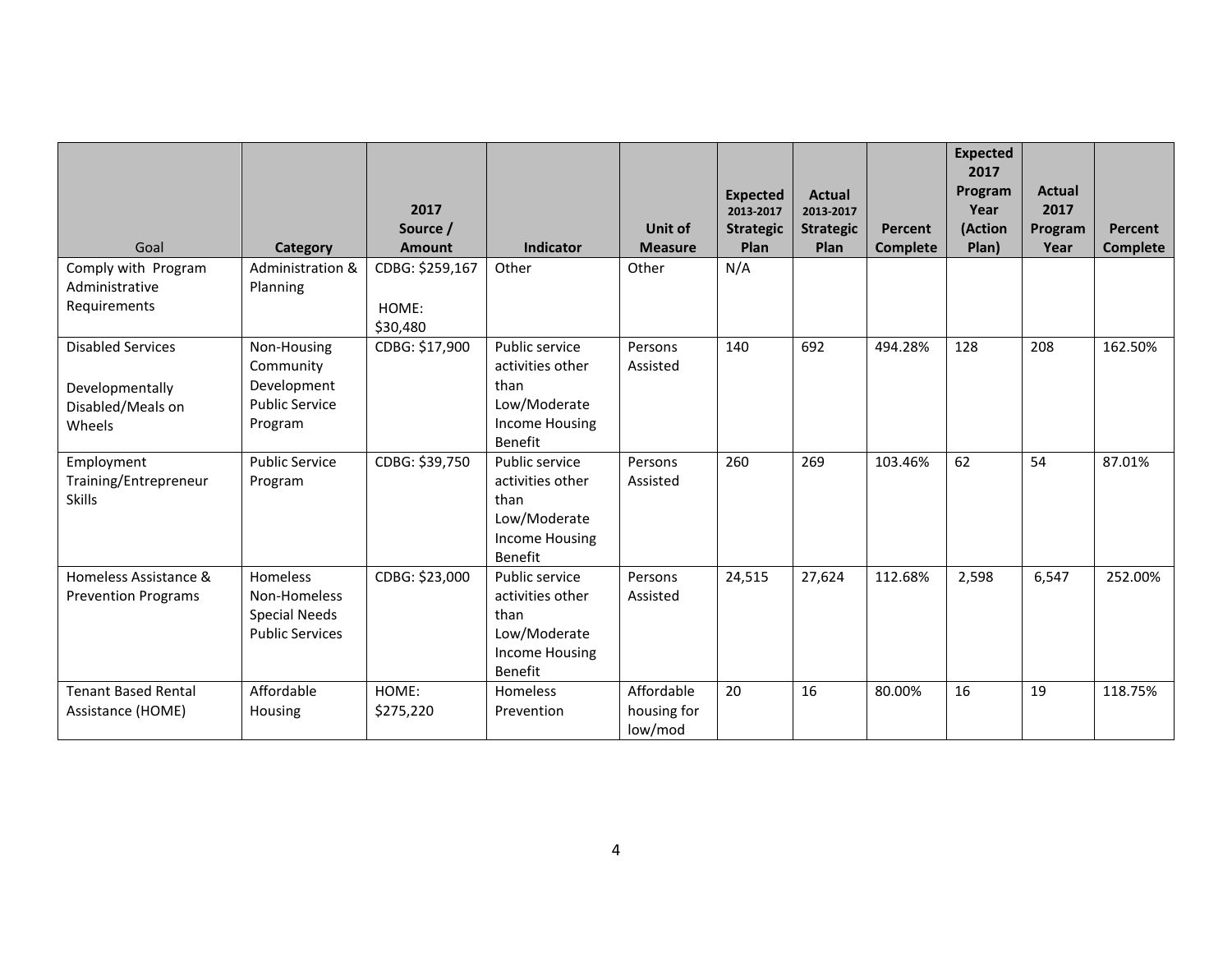|                         |                | 2017<br>Source /       |                     | <b>Unit of</b> | <b>Expected</b><br>2013-<br>2017<br><b>Strategic</b> | <b>Actual</b><br>2013-<br>2017<br><b>Strategic</b> | Percent         | <b>Expected</b><br>2017<br>Program<br>Year<br>(Action | <b>Actual</b><br>2017<br>Program | <b>Percent</b> |
|-------------------------|----------------|------------------------|---------------------|----------------|------------------------------------------------------|----------------------------------------------------|-----------------|-------------------------------------------------------|----------------------------------|----------------|
| Goal                    | Category       | <b>Amount</b>          | <b>Indicator</b>    | <b>Measure</b> | Plan                                                 | <b>Plan</b>                                        | <b>Complete</b> | Plan)                                                 | Year                             | Complete       |
| Housing Choice Rental   | Affordable     | Section 8:             | Tenant-based        | Households     | 1,148                                                | 1,305                                              | 113.67%         | 1,283                                                 | 1,305                            | 101.7%         |
| Assistance (Section 8)  | Housing        | \$10,641,288           | rental assistance / | Assisted       |                                                      |                                                    |                 |                                                       |                                  |                |
|                         |                |                        | Rapid Rehousing     |                |                                                      |                                                    |                 |                                                       |                                  |                |
| Preserve Public Housing | Public Housing | <b>Public Housing:</b> | <b>Rental Units</b> | Not            | 50                                                   | 0                                                  | 0.00%           | 315                                                   | 0                                | 0.00%          |
|                         |                | \$696,778              | Rehabilitated       | applicable     |                                                      |                                                    |                 |                                                       |                                  |                |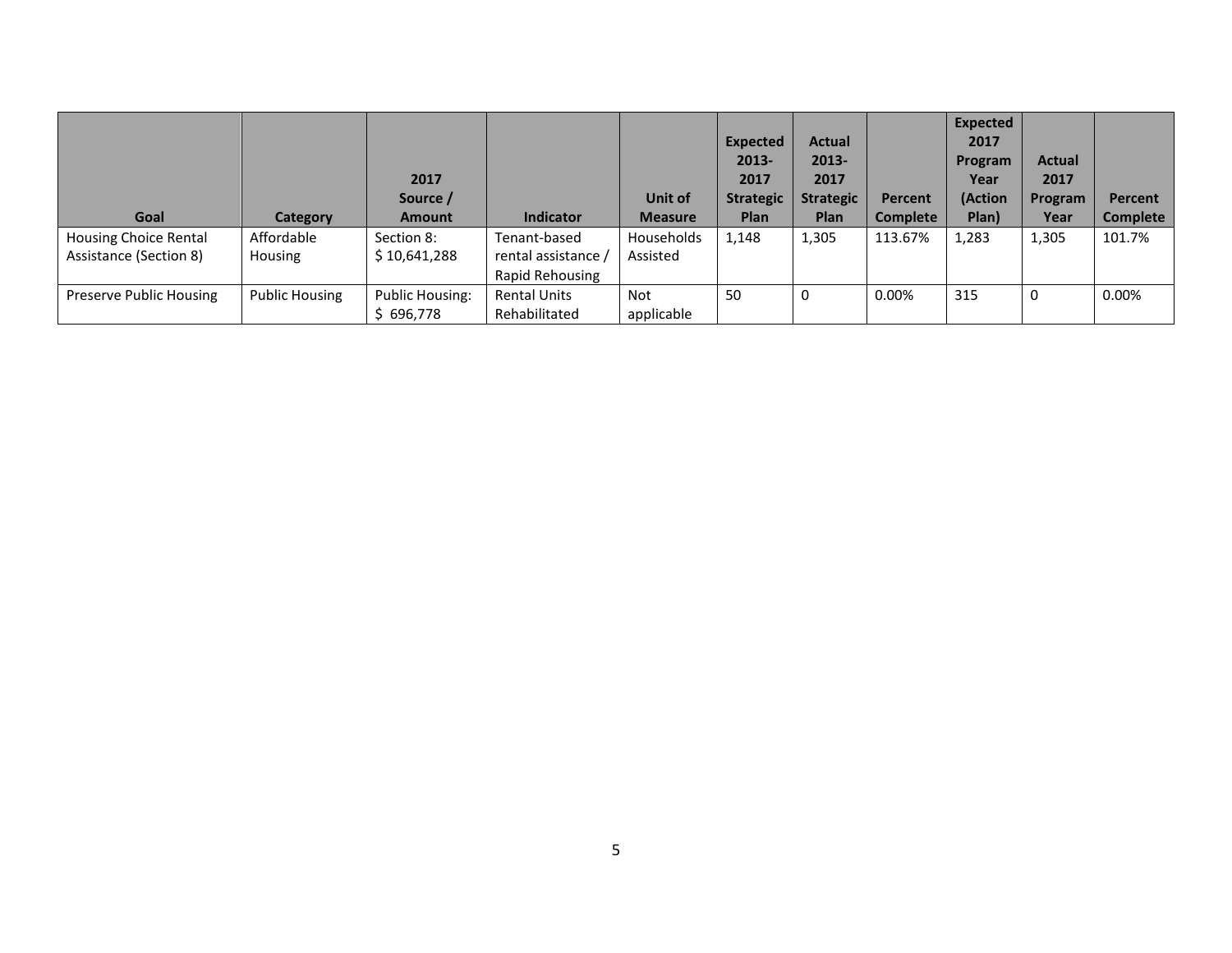| Goal                                                  |                                                                             | Source /<br><b>Amount</b> | Indicator                                                                                                            | Unit of                             | <b>Expected</b><br>2013-2017<br><b>Strategic</b><br>Plan | <b>Actual</b><br>2013-2017<br><b>Strategic</b><br>Plan | Percent                  | <b>Expected</b><br>2017<br>Program | <b>Actual</b><br>2017<br>Program | Percent<br><b>Complete</b> |
|-------------------------------------------------------|-----------------------------------------------------------------------------|---------------------------|----------------------------------------------------------------------------------------------------------------------|-------------------------------------|----------------------------------------------------------|--------------------------------------------------------|--------------------------|------------------------------------|----------------------------------|----------------------------|
| Project Implementation -<br>Infrastructure-City Staff | Category<br>Non-Housing<br>Community<br>Development                         | CDBG: \$154,311           | Public Facility or<br>Infrastructure<br>Activities other<br>than<br>Low/Moderate<br><b>Income Housing</b><br>Benefit | <b>Measure</b><br>Not<br>applicable | $\Omega$                                                 | 0                                                      | <b>Complete</b><br>0.00% | Year<br>0                          | Year<br>$\Omega$                 | 0.00%                      |
| Signage/Awnings-City<br>staff                         |                                                                             | CDBG: \$36,000            | Commercial<br>Rehab                                                                                                  | Not<br>applicable                   | 0                                                        | $\pmb{0}$                                              | 0.00%                    | $\mathbf 0$                        | $\mathbf 0$                      | 0.00%                      |
| Senior Recreation                                     | Non-Housing<br>Community<br>Development<br><b>Public Service</b><br>Program | CDBG: \$20,000            | Public service<br>activities other<br>than<br>Low/Moderate<br><b>Income Housing</b><br>Benefit                       | Persons<br>Assisted                 | 7,500                                                    | 7,176                                                  | 95.68%                   | 1,725                              | 1,691                            | 98.00%                     |
| Sidewalks/ADA<br>Intersections                        | Non-Housing<br>Community<br>Development                                     | CDBG: \$100,000           | Public Facility or<br>Infrastructure<br>Activities other<br>than<br>Low/Moderate<br><b>Income Housing</b><br>Benefit | Persons<br>Assisted                 | 8,000                                                    | 14,424                                                 | 180.30%                  | 4,940                              | 4,940                            | 100.00%                    |
| Signage & Awnings<br>Program                          | Non-Housing<br>Community<br>Development                                     | CDBG: \$100,000           | <b>Businesses</b><br>assisted                                                                                        | <b>Businesses</b><br>Assisted       | 65                                                       | 50                                                     | 76.92%                   | 12                                 | 6                                | 50.00%                     |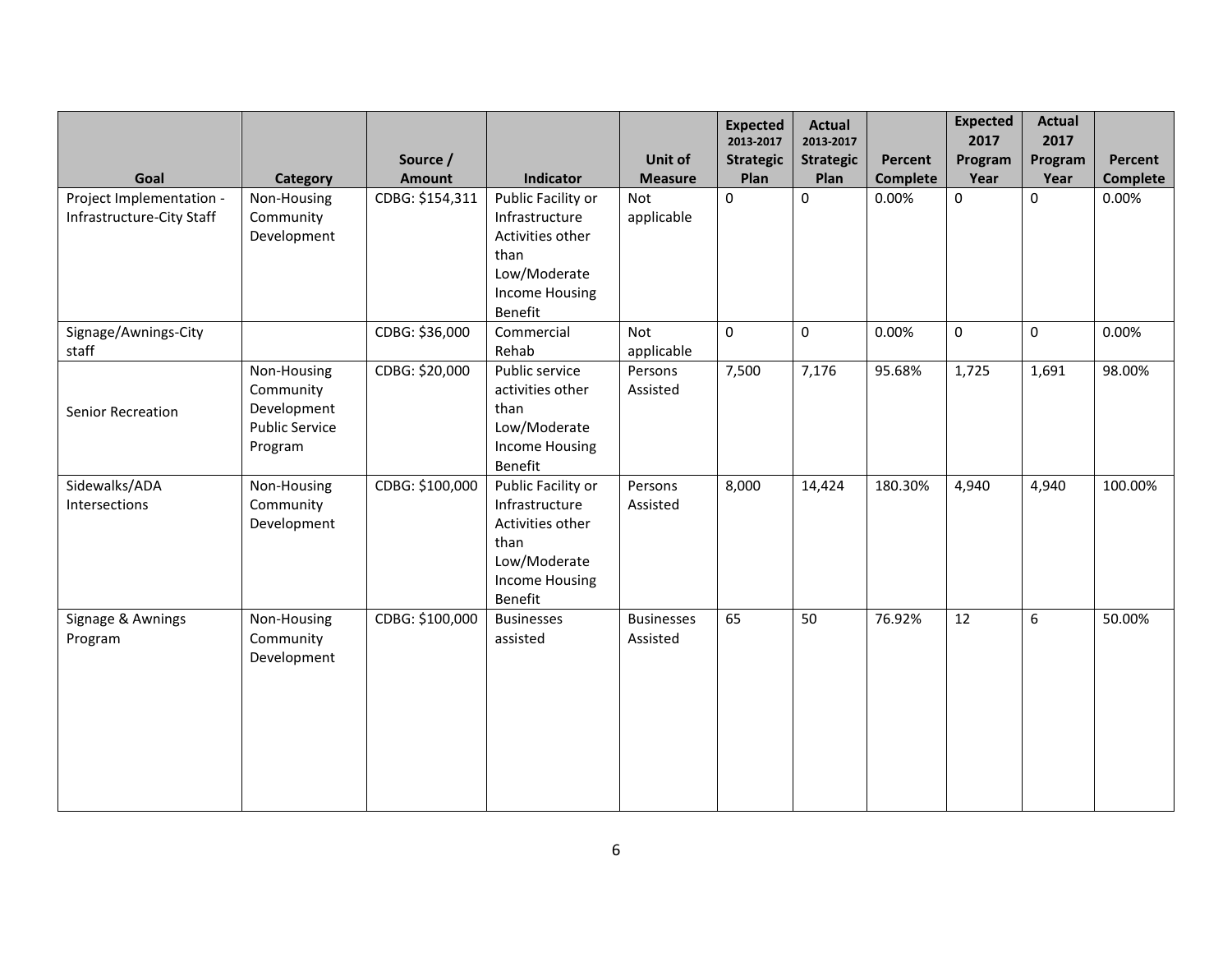| Goal                         | Category                                                                    | Source /<br><b>Amount</b> | <b>Indicator</b>                                                                                              | Unit of<br><b>Measure</b> | <b>Expected</b><br>2013-2017<br><b>Strategic</b><br>Plan | <b>Actual</b><br>2013-2017<br><b>Strategic</b><br>Plan | Percent<br>Complete | <b>Expected</b><br>2017<br>Program<br>Year | Actual<br>2017<br>Program<br>Year | Percent<br>Complete |
|------------------------------|-----------------------------------------------------------------------------|---------------------------|---------------------------------------------------------------------------------------------------------------|---------------------------|----------------------------------------------------------|--------------------------------------------------------|---------------------|--------------------------------------------|-----------------------------------|---------------------|
| <b>Facility Improvements</b> | Non-Housing<br>Community<br>Development                                     | CDBG: \$551,983           | Public Facility or<br>Infrastructure<br>Activities other<br>than<br>Low/Moderate<br>Income Housing<br>Benefit | Persons<br>Assisted       | 52,300                                                   | 12,112                                                 | 23.15%              | 17,095                                     | 8,295                             | 48.52%              |
| Youth Programs               | Non-Housing<br>Community<br>Development<br><b>Public Service</b><br>Program | CDBG: \$93,725            | Public service<br>activities other<br>than<br>Low/Moderate<br>Income Housing<br>Benefit                       | Persons<br>Assisted       | 10,550                                                   | 8,899                                                  | 84.35%              | 2,950                                      | 2,156                             | 73.08%              |

**Table 1 - Accomplishments – Program Year & Strategic Plan to Date**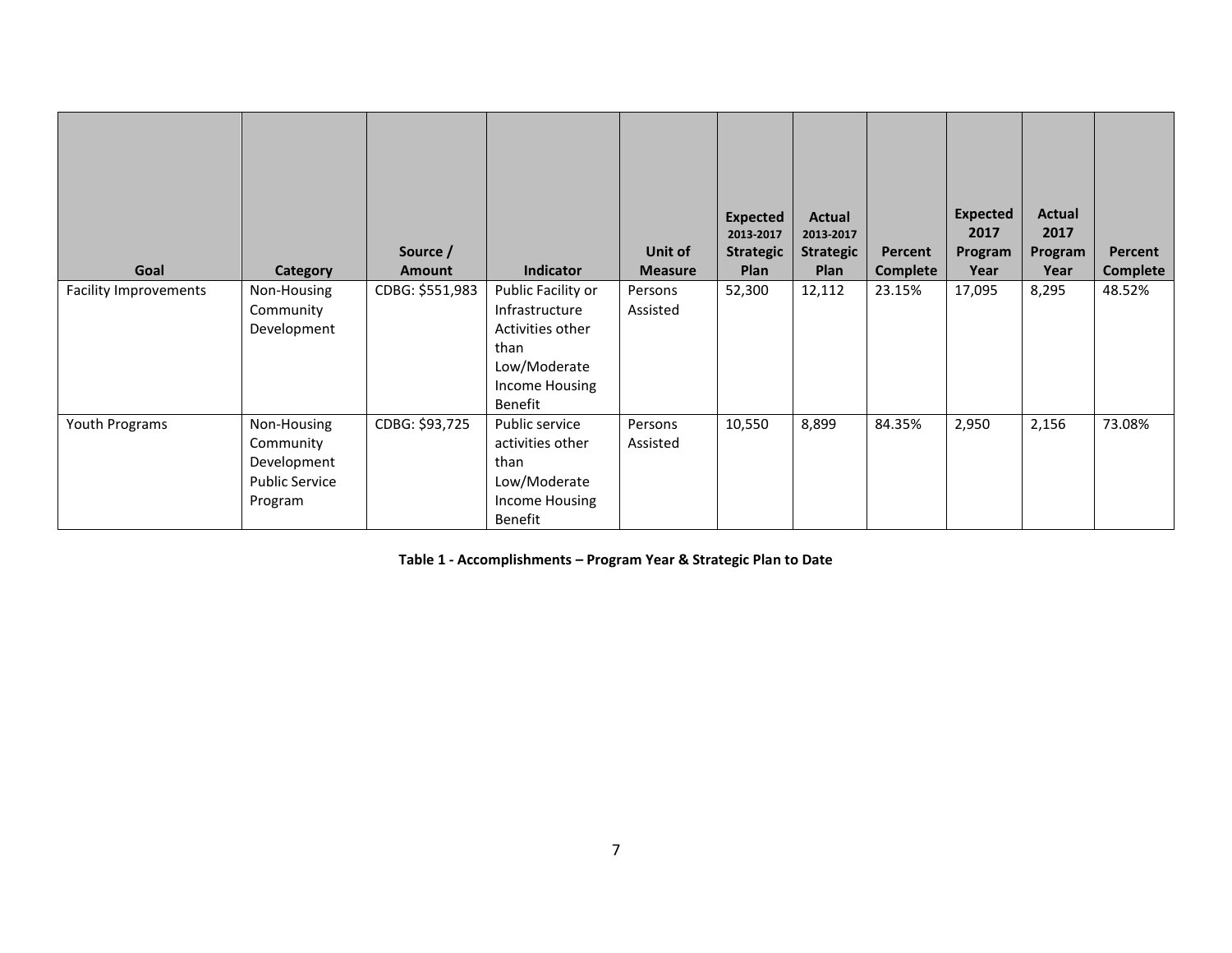# **Assess how the jurisdiction's use of funds, particularly CDBG, addresses the priorities and specific objectives identified in the plan, giving special attention to the highest priority activities identified.**

CDBG funds are needed to provide low and moderate income households with viable communities, decent housing, a suitable living environment, and expanded economic opportunities. Eligible activities include community facilities and improvements, housing preservation and rehabilitation, affordable housing development activities, public services, economic development, planning, and administration.

In 2017, the City of New Rochelle used the maximum allocation allowed under CDBG for public services programs. Funding was earmarked for the following programs identified in the Consolidated Plan and Action Plan as high priority:

Disabled Services: Developmentally Disabled Therapeutic Recreation is a City operated program that provides year-round activities and trips for children with developmental disabilities. Meals-On-Wheels provided daily delivery of hot nutritious meals to homebound frail elderly.

Homeless Assistance & Prevention Programs: HOPE Community Services offers a Soup Kitchen, Food Pantry and Self-Sufficiency Program to the homeless population and those at-risk. In addition, City funds and private donations supported a new Homeless Resource Center, providing housing assistance and placement for the homeless.

Employment Training/Entrepreneur Skills: The Network Youth Leadership Program offered a summer employment and mentoring program for teens ages 15 to 19. The Lifeguard Outreach/Training program recruited local youth to train and certify as lifeguards for positions at the Lincoln Pool and Hudson Park Beach. Women's Enterprise Development Center (WEDC) provides an entrepreneurial training program for men and women interested in starting or expanding a small business.

Youth Programs: The Lincoln Pool Swim Program provided residents in low-income neighborhoods with a certified swim program during the summer and offering swim lessons to youth. The New Rochelle Summer Camp Scholarship Program awarded 25 youth financial assistance to attend a summer day camp program at Ward School. Jefferson Summer Day Camp provided a six-week summer recreational program for neighborhood children. Westchester Jewish Community Services provided a free drop in early childhood program serving families challenged by poverty, low level education and other obstacles to future school success.

Senior Services: The Senior Recreation programs at the Hugh Doyle Center provided senior citizens with the opportunity to engage in daily recreation and enrichment programs. In collaboration with the Office of the Aging, the programs and services offered are vital to seniors. Urban League of Westchester provided job training, job development, job placement, and job retention services to low and moderate income participants fifty-five years and older that reside in New Rochelle.

Commercial Rehabilitation: The City's Signage & Awnings program provided staff delivery and financial assistance to businesses in CDBG targeted areas to fabricate and install new signage and awnings. The City enhanced the program in 2017 with a Façade Improvement Program. Upgrading the appearance of these buildings would encourage economic development in key locations in the downtown business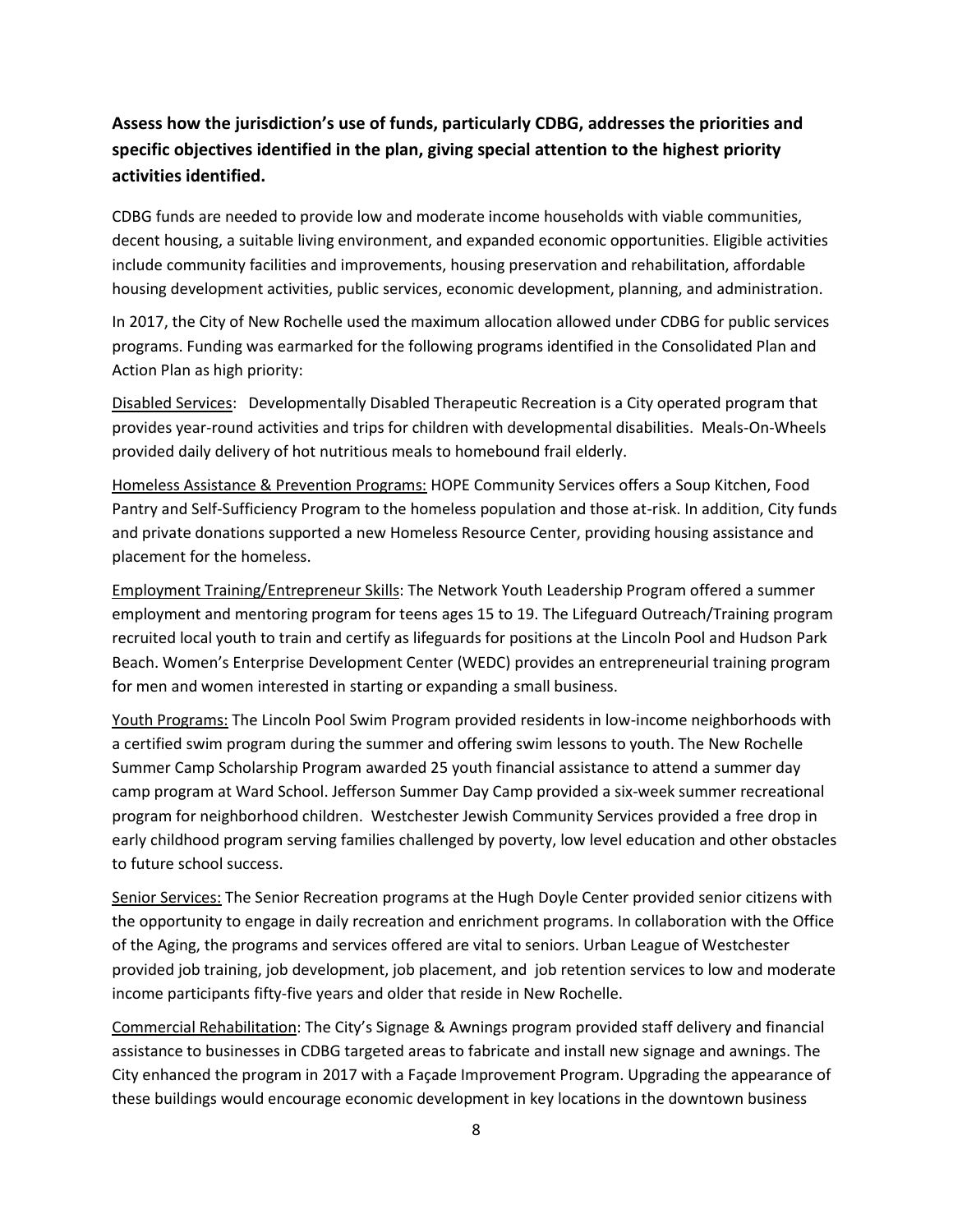district. A new program was researched and designed and policies and procedure guidelines were developed.

During 2017, properties located at 271 North Avenue, 247 North Avenue and 24 Station Plaza completed design and fabrication with signs and awnings installed in November 2017. Additional properties located in near-by areas applied for assistance with improving storefronts and were approved for new signage and awnings. Completion for those locations is expected in Spring of 2018.

#### Public Facility & Infrastructure Projects:

ADA Sidewalks have been completed in CDBG target areas to remove architectural barriers.

The Sound Shore Streetscape project was previously delayed due to review by NYSDOT. The City has received State approval and has awarded the construction contract. Work will commence in Spring of 2018 with anticipated completion by Fall 2018. The City intends to make streetscape improvements between Memorial Hwy/Division Street and Glover Johnson Blvd, as well as the entire length of Burling Lane, including new ADA- sidewalks and curbing, lighting, signage and trees in conjunction with NYSDOT and FHWA funding.

The City continues implementing improvements to Lincoln and Feeney Park based on the recommendations made from the consulting firm hired to provide master plan and design services for neighborhood parks in CDBG target areas. During 2016, new lighting and walkway paths were completed at Feeney Park. To date, the Feeney playground has new play equipment installed but all finishes, park amenities/benches and concrete safety surface curbing and safety surface work requires warmer temperatures to be completed. The Feeney Park project has an anticipated completion date in April 2018. Lincoln Park playground has been cleared of old play equipment, tree & stump/root removals completed by outside. In Spring of 2018, installation of designed play equipment, concrete safety surface curbing, park benches/amenities and installation of safety surface will occur. Anticipated completion is expected by early May 2018.

The City is taking steps to enhance the pedestrian environment by evaluating improvements to its gateways in the Downtown area. In 2017, the City constructed a small pocket park on Burling Lane that provides access to a pedestrian bridge that allows access to the transit center by crossing over Interstate 95 (I-95). Further, the City will be making improvements to Station Plaza North (SPN). The improvements to SPN are expected to be completed in Spring 2018.

During 2017, the City contracted with a firm to design, fabricate and install signage in the Downtown area. To date Sixteen (16) signs were designed and fabricated with installation expected to be completed in first quarter of 2018.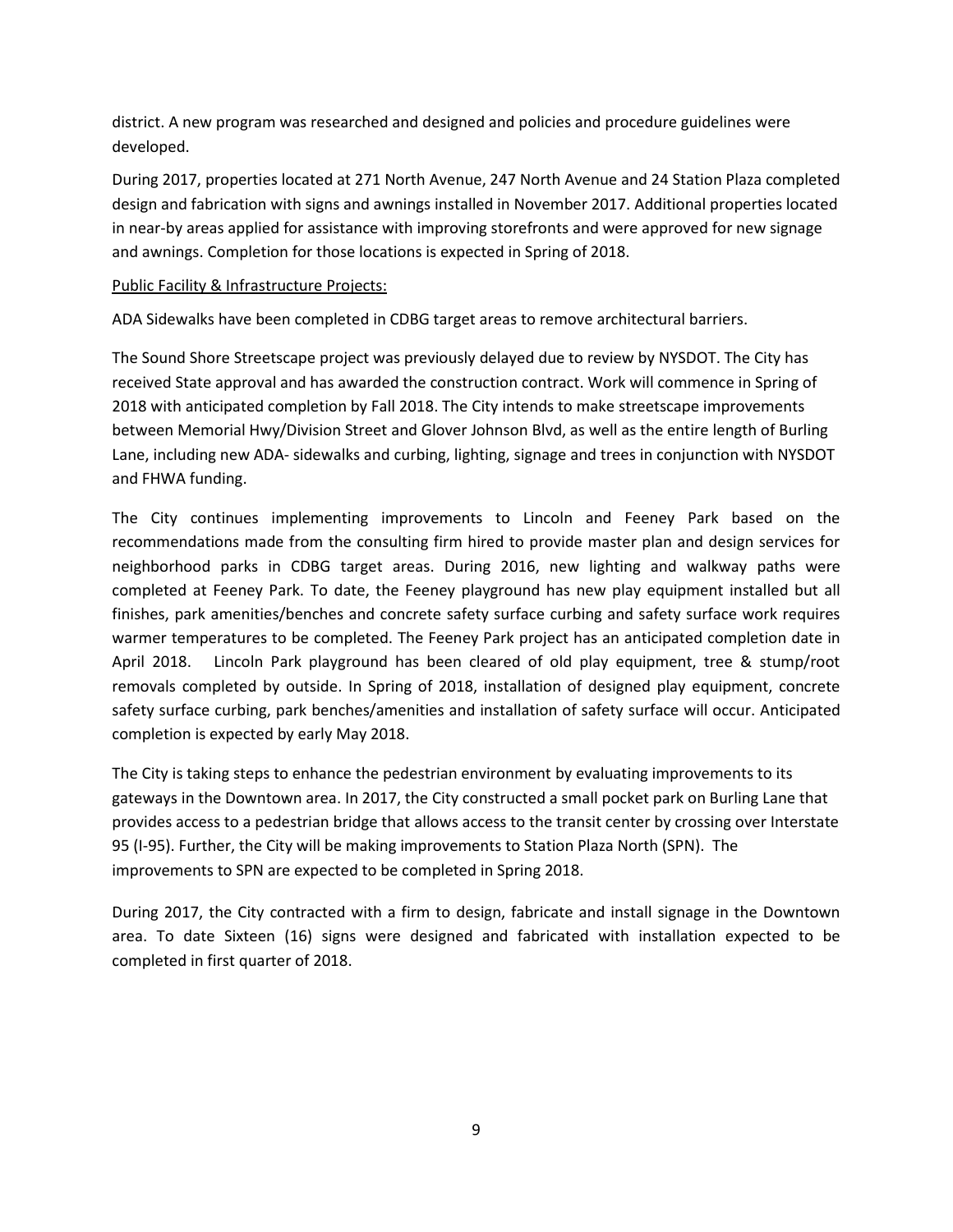# **CR-10 - Racial and Ethnic composition of families assisted**

### **Describe the families assisted (including the racial and ethnic status of families assisted). 91.520(a)**

|                                           | <b>CDBG</b> | <b>HOME</b> |
|-------------------------------------------|-------------|-------------|
| White                                     | 5,446       |             |
| <b>Black or African American</b>          | 3,311       | 12          |
| Asian                                     | 61          | 0           |
| American Indian or American Native        | 0           | O           |
| Native Hawaiian or Other Pacific Islander | 1           | O           |
| <b>Total</b>                              | 8,819       | 19          |
| Hispanic                                  | 3,896       | 6           |
| Not Hispanic                              | 4,923       | 13          |

**Table 2 – Table of assistance to racial and ethnic populations by source of funds**

#### **Narrative**

#### General Demographics:

The population of New Rochelle is primarily non-White, with White residents accounting for slightly less than half (48%) of City residents. Hispanic residents are the largest minority group, followed by Blacks, and then Asians. The New Rochelle core-based statistical area (CBSA), which also consists of New York City, Newark, and Jersey City, is about as diverse as the City, with 51% of residents being non-White.

The population of New Rochelle has changed significantly in the past 20 years. Between 1990 and 2010 the non-White population nearly doubled, jumping from 31.5% to 52.1% of the City. Hispanics were a major driver of this change, growing by a factor of 3.

The growing Hispanic population is influenced by foreign-born residents' countries of origin, the most common being Mexico and the Dominican Republic for the City and the region, respectively. Overall, New Rochelle's foreign-born population has grown from 21.8% in 1990 to 26.7% in 2010, and from 19.9% to 27.4% in the region. Likewise, residents with limited English proficiency, most of whom speak Spanish, have increased from 10% to 14.8%.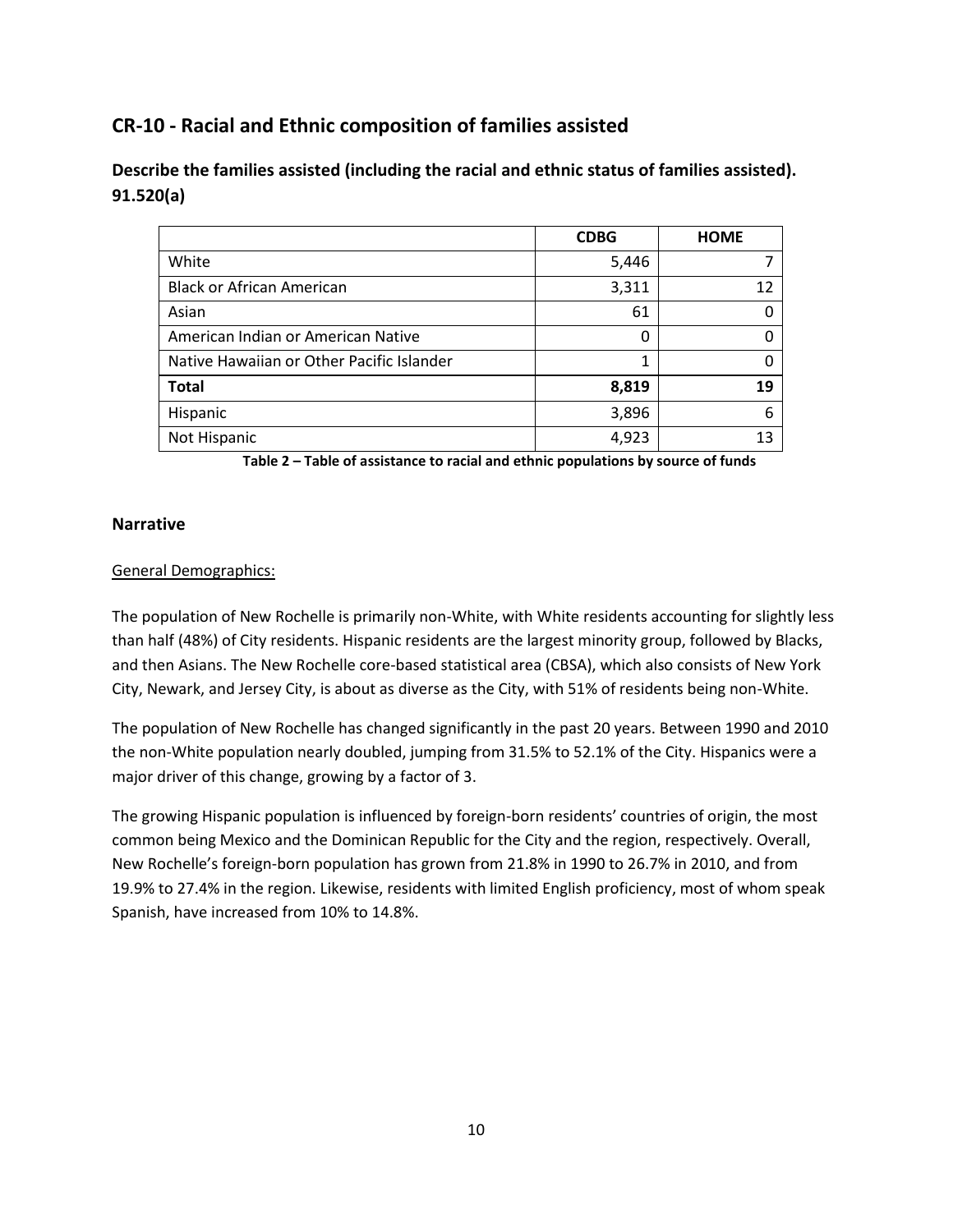# **CR-15 - Resources and Investments 91.520(a)**

| <b>Source of Funds</b>        | <b>Source</b>                 | <b>Resources Made</b> | <b>Amount Expended</b>     |  |
|-------------------------------|-------------------------------|-----------------------|----------------------------|--|
|                               |                               | <b>Available</b>      | <b>During Program Year</b> |  |
| <b>CDBG</b>                   | <b>CDBG</b>                   | 1,295,836             | 990,952                    |  |
| <b>HOME</b>                   | <b>HOME</b>                   | 304,806               | 273,518                    |  |
| <b>LIHTC</b>                  | <b>LIHTC</b>                  | 0                     | 0                          |  |
| <b>Public Housing Capital</b> | <b>Public Housing Capital</b> |                       |                            |  |
| Fund                          | Fund                          | 696,778               | 0                          |  |
| Section 8                     | Section 8                     | 14,625,404            | 10,641,288                 |  |
| Other                         | Other                         | 224,502               |                            |  |

#### **Identify the resources made available**

**Table 3 - Resources Made Available**

#### **Narrative**

In 2017, HUD awarded the City \$1,295,836 in CDBG funds, of which \$259,168 (20%) was committed to program administration.

Home funds awarded to the City for 2017 were \$304,806, of which \$30,480 (10%) was committed to provide for program administration.

#### **Identify the geographic distribution and location of investments**

| <b>Target Area</b>                                                           | Planned<br>Percentage of<br><b>Allocation</b> | Actual<br>Percentage of<br><b>Allocation</b> | <b>Narrative</b><br><b>Description</b> |
|------------------------------------------------------------------------------|-----------------------------------------------|----------------------------------------------|----------------------------------------|
| Target area is not applicable to planning and                                |                                               |                                              |                                        |
| administration.                                                              | 20%                                           | 20%                                          | n/a                                    |
| Community Wide (City of New Rochelle)                                        | 8%                                            | 8%                                           | Comprehensive                          |
| Soundshore Area / Intermodel districts                                       | 13%                                           | 11%                                          | Comprehensive                          |
| Signs & Awnings Target Area<br>(Downtown, North Ave Corridor, West End Area) | 13%                                           | 12%                                          | Commercial                             |
| Lincoln Avenue Target Area<br>(Lincoln Park Pool and Community Garden)       | 15%                                           | 22%                                          | Comprehensive                          |

**Table 4 – Identify the geographic distribution and location of investments**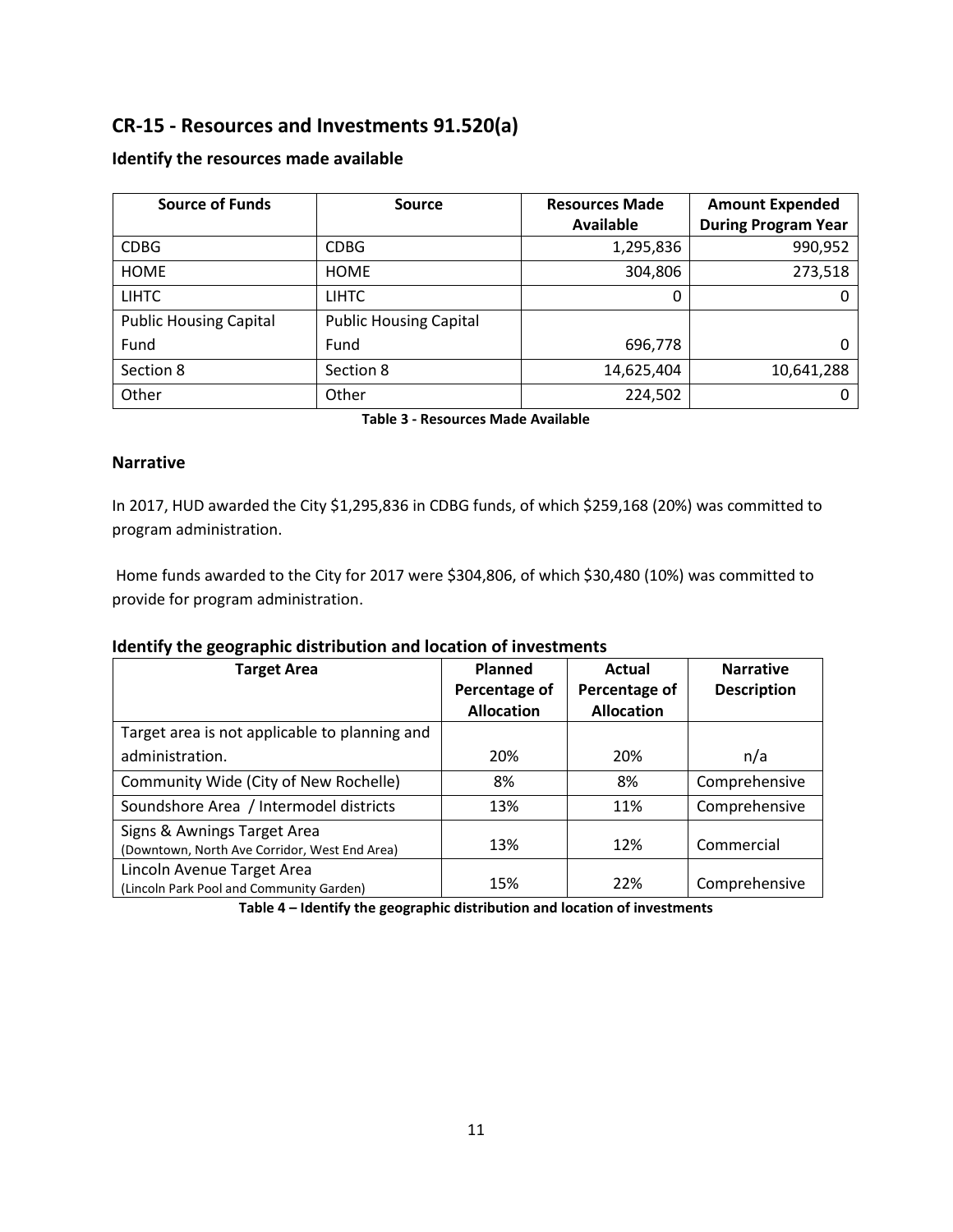#### **Narrative**

Federal CDBG funds are intended to provide low and moderate income households with viable communities, including decent housing, a suitable living environment and expanded economic opportunities. Eligible activities include community facilities and improvements, housing preservation and rehabilitation, affordable housing development activities, public services, economic development, planning, and administration.

The system for establishing the priority for the selection of these projects in the City of New Rochelle is predicated upon the following criteria:

- Meeting statutory requirements of the CDBG Program.
- Meeting the needs of Low and Moderate Income (LMI) residents.
- Focusing on LMI areas or neighborhoods
- Impacted areas of concentration of minorities and LMI persons
- Coordination and leveraging resources
- Links to ongoing planning activities, including Sustainable Communities Initiative Program and the City's GreeNR Sustainability Plan
- Response to expressed needs
- Sustainability and/or long-term impact
- The ability to demonstrate measurable progress and success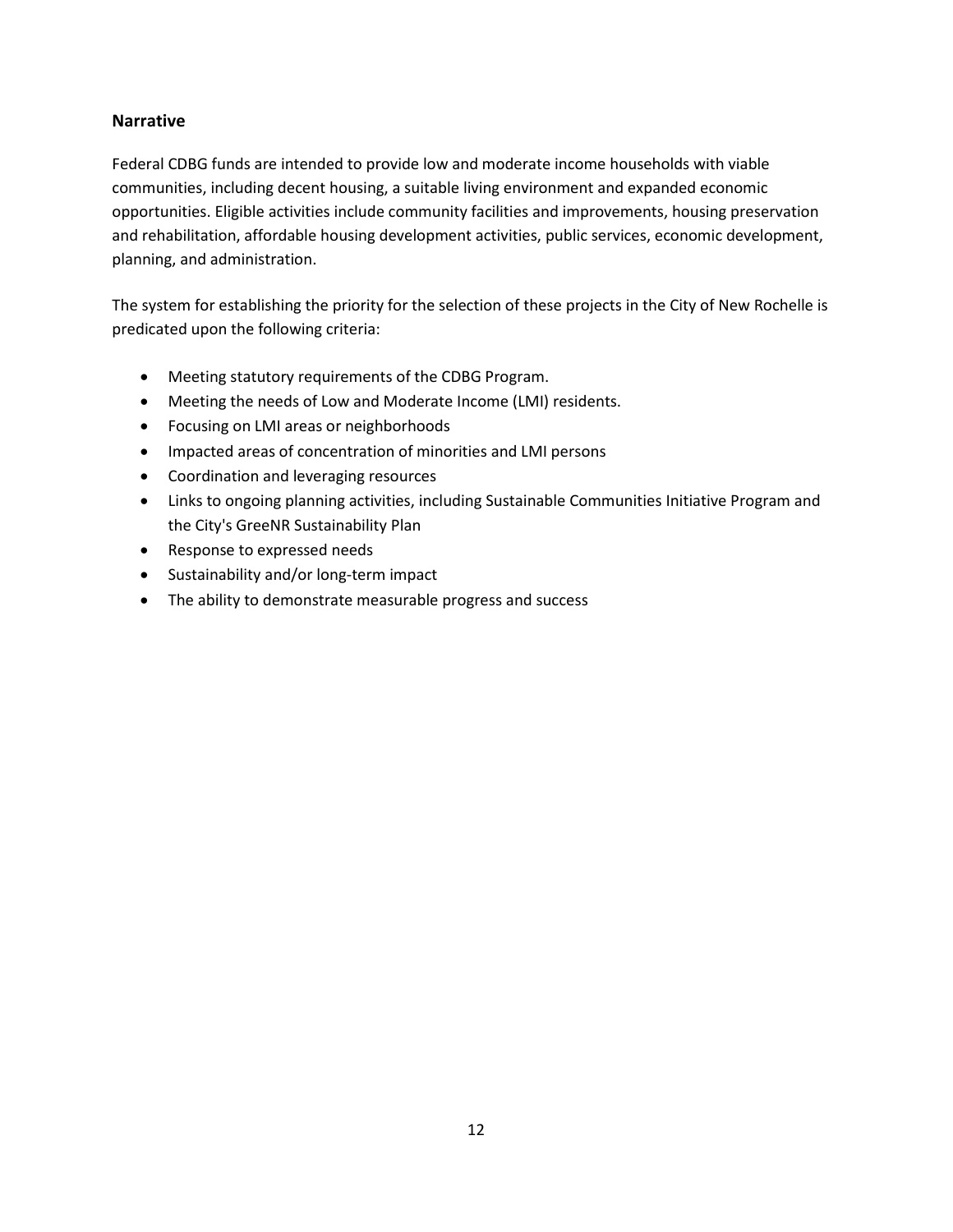#### **Leveraging**

**Explain how federal funds leveraged additional resources (private, state and local funds), including a description of how matching requirements were satisfied, as well as how any publicly owned land or property located within the jurisdiction that were used to address the needs identified in the plan.**

New Rochelle's excess HOME match is the result of the leveraging of the city's HOME allocations with various non-profit affordable housing developers and government agencies since 1992 which produced 198 rental or homeowner units.

| Fiscal Year Summary - HOME Match                                               |           |  |  |  |  |
|--------------------------------------------------------------------------------|-----------|--|--|--|--|
| 1. Excess match from prior Federal fiscal year                                 | 9,441,247 |  |  |  |  |
| 2. Match contributed during current Federal fiscal year                        |           |  |  |  |  |
| 3. Total match available for current Federal fiscal year (Line 1 plus Line 2)  | 9,441,247 |  |  |  |  |
| 4. Match liability for current Federal fiscal year                             | 65,588    |  |  |  |  |
| 5. Excess match carried over to next Federal fiscal year (Line 3 minus Line 4) | 9,375,659 |  |  |  |  |

**Table 5 – Fiscal Year Summary - HOME Match Report (From PR33 Report)**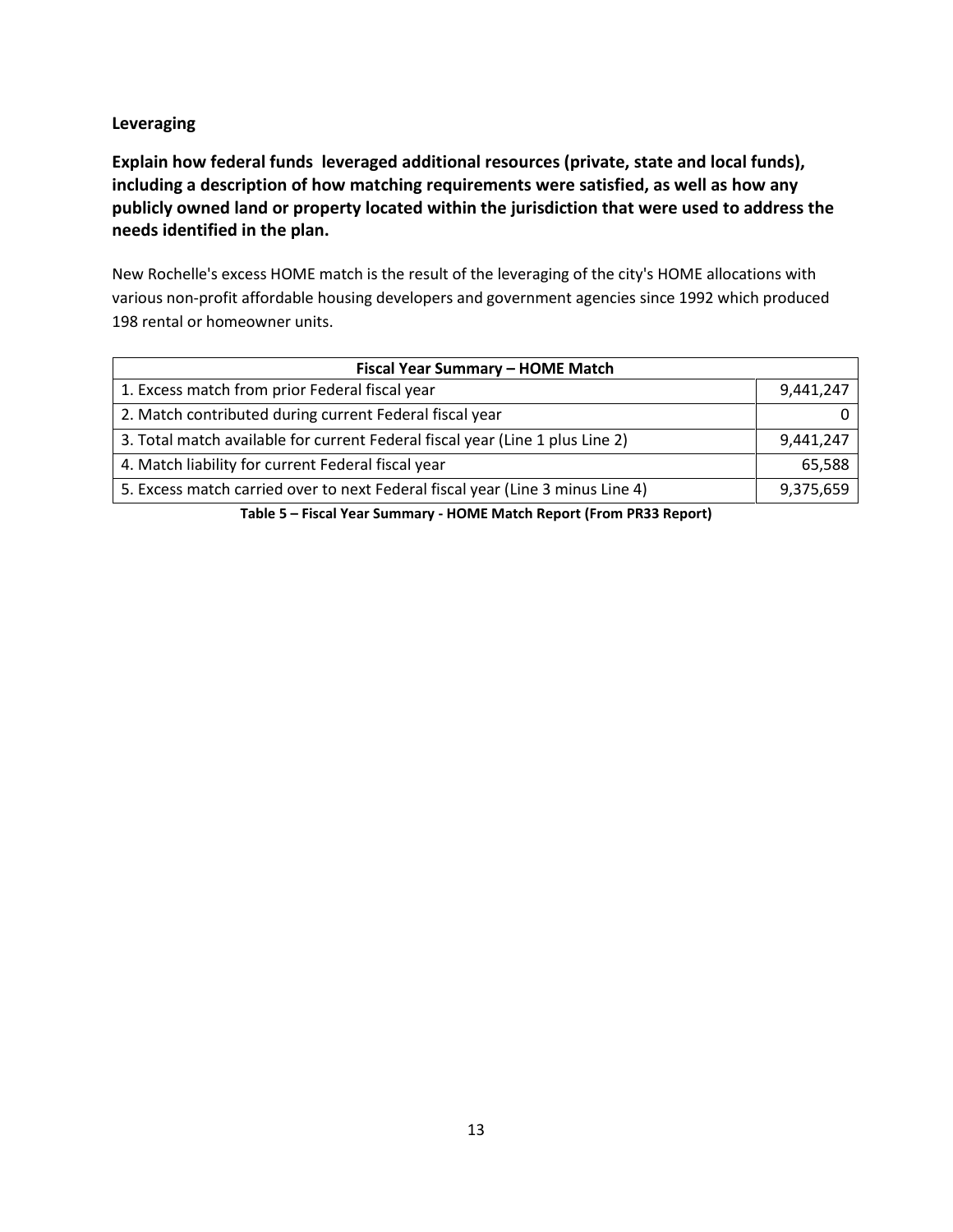|                                   | <b>Match Contribution for the Federal Fiscal Year</b> |                                  |                                            |                                    |                                   |                                                                                          |                                 |                    |  |
|-----------------------------------|-------------------------------------------------------|----------------------------------|--------------------------------------------|------------------------------------|-----------------------------------|------------------------------------------------------------------------------------------|---------------------------------|--------------------|--|
| <b>Project No. or</b><br>Other ID | Date of<br><b>Contribution</b>                        | Cash<br>(non-Federal<br>sources) | Foregone<br>Taxes, Fees,<br><b>Charges</b> | Appraised<br>Land/Real<br>Property | <b>Required</b><br>Infrastructure | <b>Site</b><br>Preparation,<br><b>Construction</b><br>Materials,<br><b>Donated labor</b> | <b>Bond</b><br><b>Financing</b> | <b>Total Match</b> |  |
|                                   |                                                       |                                  |                                            |                                    |                                   |                                                                                          |                                 |                    |  |

**Table 6 – Match Contribution for the Federal Fiscal Year**

# **HOME MBE/WBE report**

| <b>Program Income</b> – Enter the program amounts for the reporting period |                               |                              |                     |                           |  |  |  |  |
|----------------------------------------------------------------------------|-------------------------------|------------------------------|---------------------|---------------------------|--|--|--|--|
| <b>Balance on hand at begin-</b>                                           | <b>Amount received during</b> | <b>Total amount expended</b> | Amount expended for | Balance on hand at end of |  |  |  |  |
| ning of reporting period                                                   | reporting period              | during reporting period      | <b>TBRA</b>         | reporting period          |  |  |  |  |
|                                                                            |                               |                              |                     |                           |  |  |  |  |
|                                                                            |                               |                              |                     |                           |  |  |  |  |

**Table 7 – Program Income**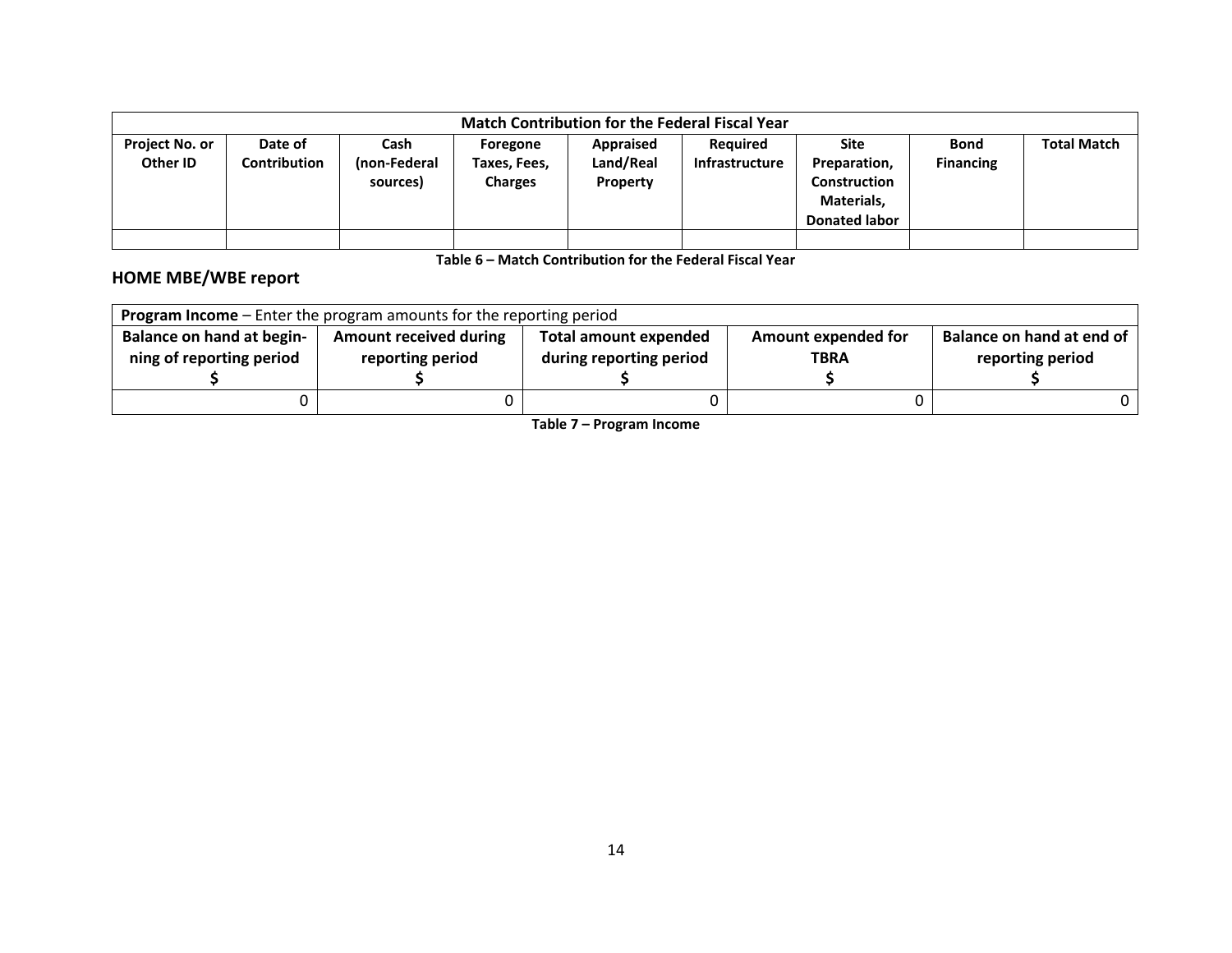| Minority Business Enterprises and Women Business Enterprises - Indicate the number and dollar value |                                                                      |                                                |                 |                                      |                 |                   |  |  |  |
|-----------------------------------------------------------------------------------------------------|----------------------------------------------------------------------|------------------------------------------------|-----------------|--------------------------------------|-----------------|-------------------|--|--|--|
|                                                                                                     | of contracts for HOME projects completed during the reporting period |                                                |                 |                                      |                 |                   |  |  |  |
|                                                                                                     | <b>Total</b>                                                         |                                                |                 | <b>Minority Business Enterprises</b> |                 | <b>White Non-</b> |  |  |  |
|                                                                                                     |                                                                      | Alaskan                                        | Asian or        | <b>Black Non-</b>                    | <b>Hispanic</b> | <b>Hispanic</b>   |  |  |  |
|                                                                                                     |                                                                      | <b>Native or</b>                               | <b>Pacific</b>  | <b>Hispanic</b>                      |                 |                   |  |  |  |
|                                                                                                     |                                                                      | American                                       | <b>Islander</b> |                                      |                 |                   |  |  |  |
|                                                                                                     |                                                                      | Indian                                         |                 |                                      |                 |                   |  |  |  |
| <b>Contracts</b>                                                                                    |                                                                      |                                                |                 |                                      |                 |                   |  |  |  |
| Dollar                                                                                              |                                                                      |                                                |                 |                                      |                 |                   |  |  |  |
| Amount                                                                                              | $\boldsymbol{0}$                                                     | 0                                              | 0               | $\mathbf 0$                          | 0               | 0                 |  |  |  |
| Number                                                                                              | 0                                                                    | $\mathbf 0$                                    | $\Omega$        | $\mathbf 0$                          | $\mathbf 0$     | $\mathbf 0$       |  |  |  |
| <b>Sub-Contracts</b>                                                                                |                                                                      |                                                |                 |                                      |                 |                   |  |  |  |
| <b>Number</b>                                                                                       | 0                                                                    | $\Omega$                                       | 0               | $\mathbf{0}$                         | $\Omega$        | $\Omega$          |  |  |  |
| Dollar                                                                                              |                                                                      |                                                |                 |                                      |                 |                   |  |  |  |
| Amount                                                                                              | $\mathbf 0$                                                          | $\mathbf 0$                                    | 0               | $\mathbf 0$                          | 0               | 0                 |  |  |  |
|                                                                                                     | <b>Total</b>                                                         | Women<br><b>Business</b><br><b>Enterprises</b> | <b>Male</b>     |                                      |                 |                   |  |  |  |
| <b>Contracts</b>                                                                                    |                                                                      |                                                |                 |                                      |                 |                   |  |  |  |
| <b>Dollar</b>                                                                                       |                                                                      |                                                |                 |                                      |                 |                   |  |  |  |
| Amount                                                                                              | 0                                                                    | $\mathbf 0$                                    | $\Omega$        |                                      |                 |                   |  |  |  |
| Number                                                                                              | 0                                                                    | $\mathbf 0$                                    | 0               |                                      |                 |                   |  |  |  |
| <b>Sub-Contracts</b>                                                                                |                                                                      |                                                |                 |                                      |                 |                   |  |  |  |
| Number                                                                                              | $\mathbf 0$                                                          | $\mathbf 0$                                    | $\mathbf 0$     |                                      |                 |                   |  |  |  |
| Dollar                                                                                              |                                                                      |                                                |                 |                                      |                 |                   |  |  |  |
| Amount                                                                                              | 0                                                                    | 0                                              | 0               |                                      |                 |                   |  |  |  |

**Table 8 – Minority Business and Women Business Enterprises**

| Minority Owners of Rental Property - Indicate the number of HOME assisted rental property owners<br>and the total amount of HOME funds in these rental properties assisted |              |                                            |                                               |                                      |                 |                   |
|----------------------------------------------------------------------------------------------------------------------------------------------------------------------------|--------------|--------------------------------------------|-----------------------------------------------|--------------------------------------|-----------------|-------------------|
|                                                                                                                                                                            | <b>Total</b> | <b>Minority Property Owners</b>            |                                               |                                      |                 | <b>White Non-</b> |
|                                                                                                                                                                            |              | Alaskan<br>Native or<br>American<br>Indian | Asian or<br><b>Pacific</b><br><b>Islander</b> | <b>Black Non-</b><br><b>Hispanic</b> | <b>Hispanic</b> | <b>Hispanic</b>   |
| Number                                                                                                                                                                     | 0            | 0                                          | 0                                             | 0                                    | 0               |                   |
| Dollar                                                                                                                                                                     |              |                                            |                                               |                                      |                 |                   |
| Amount                                                                                                                                                                     | 0            | 0                                          | 0                                             | 0                                    | 0               |                   |

**Table 9 – Minority Owners of Rental Property**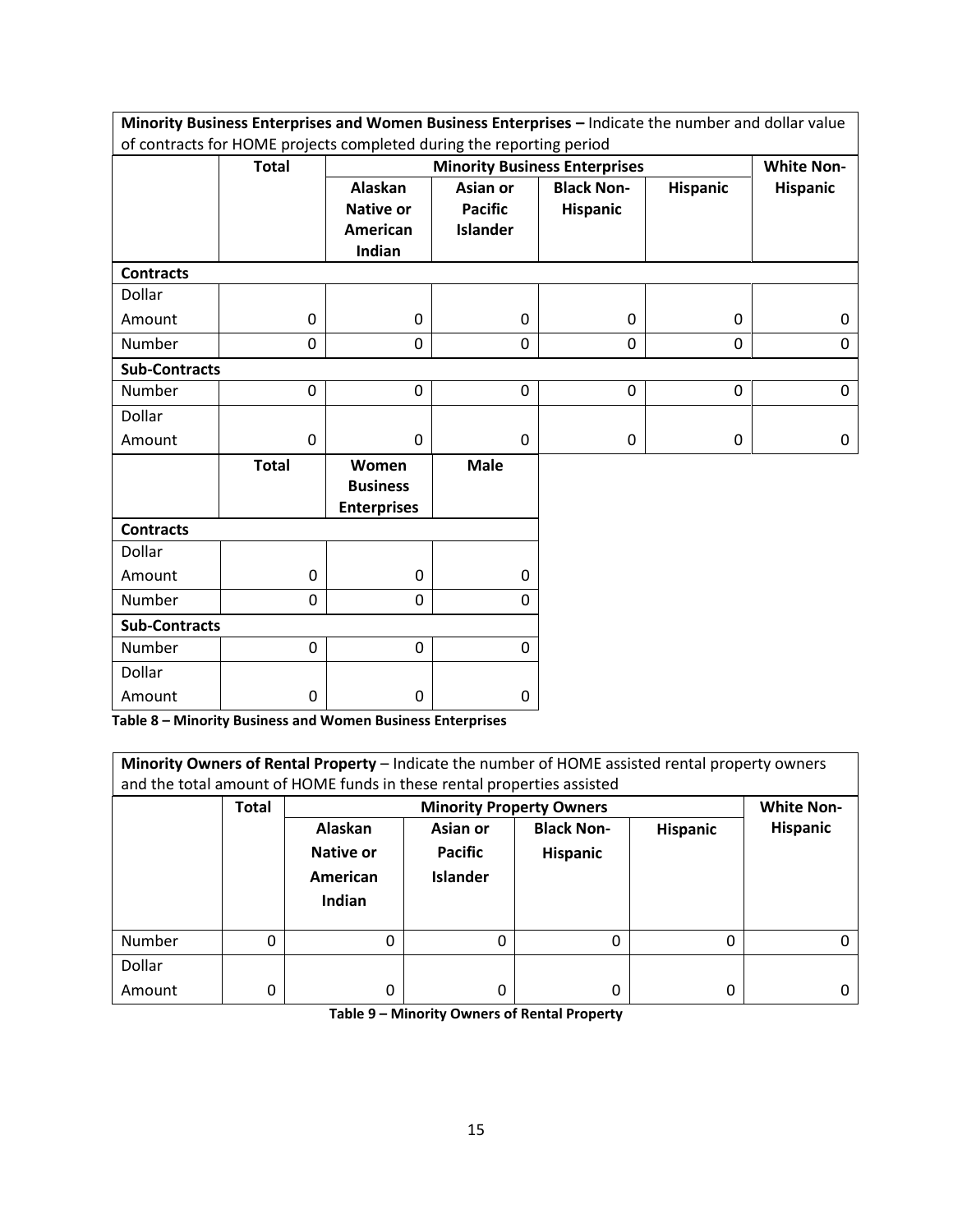| Relocation and Real Property Acquisition - Indicate the number of persons displaced, the cost of |                             |                                                           |                 |          |                   |          |                 |
|--------------------------------------------------------------------------------------------------|-----------------------------|-----------------------------------------------------------|-----------------|----------|-------------------|----------|-----------------|
| relocation payments, the number of parcels acquired, and the cost of acquisition                 |                             |                                                           |                 |          |                   |          |                 |
| Parcels Acquired                                                                                 |                             |                                                           | 0               |          | 0                 |          |                 |
|                                                                                                  | <b>Businesses Displaced</b> |                                                           | 0               |          | 0                 |          |                 |
| <b>Nonprofit Organizations</b>                                                                   |                             |                                                           |                 |          |                   |          |                 |
| Displaced                                                                                        |                             |                                                           | 0               |          | $\Omega$          |          |                 |
| <b>Households Temporarily</b>                                                                    |                             |                                                           |                 |          |                   |          |                 |
| Relocated, not Displaced                                                                         |                             |                                                           | 0               |          | 0                 |          |                 |
|                                                                                                  |                             | <b>White Non-</b><br><b>Minority Property Enterprises</b> |                 |          |                   |          |                 |
| <b>Households</b>                                                                                | Total                       |                                                           |                 |          |                   |          |                 |
| <b>Displaced</b>                                                                                 |                             | Alaskan                                                   | Asian or        |          | <b>Black Non-</b> | Hispanic | <b>Hispanic</b> |
|                                                                                                  |                             | Native or                                                 | Pacific         |          | <b>Hispanic</b>   |          |                 |
|                                                                                                  |                             | American                                                  | <b>Islander</b> |          |                   |          |                 |
|                                                                                                  |                             | Indian                                                    |                 |          |                   |          |                 |
|                                                                                                  |                             |                                                           |                 |          |                   |          |                 |
| Number                                                                                           | $\Omega$                    | $\Omega$                                                  |                 | $\Omega$ | $\Omega$          | 0        |                 |

**Table 10 – Relocation and Real Property Acquisition**

#### **Notes RE Tables 6-10**

- Table 6 There were no Match Contribution for the Federal Fiscal Year.
- Table 7 No Program Income was received in 2017.
- Table 8 Not applicable
- Table 9 Not applicable

Table 10 – During 2017, the City had not used HOME funds for relocation or property acquisition.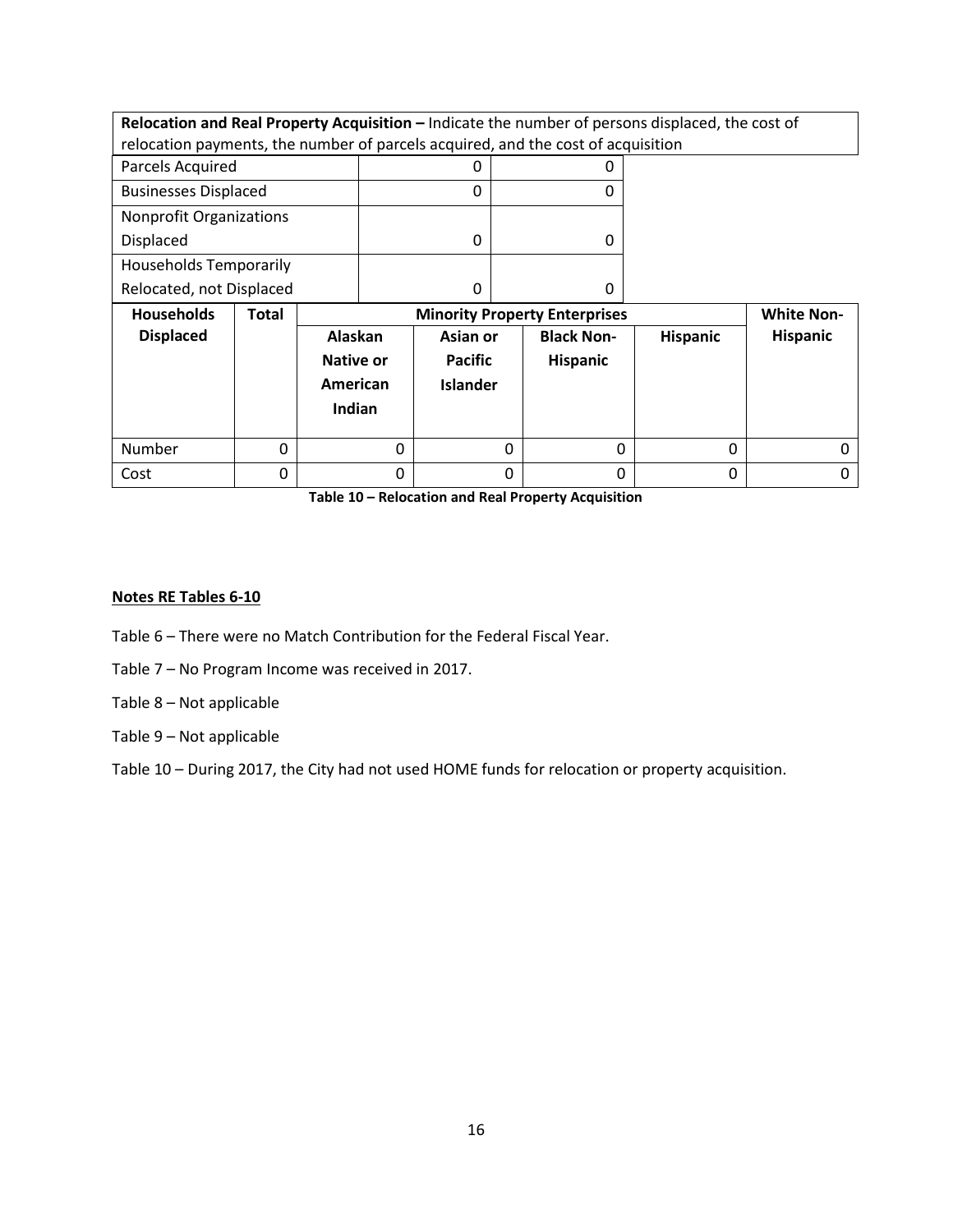# **CR-20 - Affordable Housing 91.520(b)**

**Evaluation of the jurisdiction's progress in providing affordable housing, including the number and types of families served, the number of extremely low-income, low-income, moderate-income, and middle-income persons served.**

|                                          | <b>One-Year Goal</b> | Actual |
|------------------------------------------|----------------------|--------|
| Number of Homeless households to be      |                      |        |
| provided affordable housing units        | 16                   | 19     |
| Number of Non-Homeless households to be  |                      |        |
| provided affordable housing units        | 1,283                | 1,305  |
| Number of Special-Needs households to be |                      |        |
| provided affordable housing units        | 56                   | 25     |
| <b>Total</b>                             | 1,355                | 1,349  |

|  | Table 3 – Number of Households |
|--|--------------------------------|
|--|--------------------------------|

|                                        | <b>One-Year Goal</b> | Actual |
|----------------------------------------|----------------------|--------|
| Number of households supported through |                      |        |
| <b>Rental Assistance</b>               | 1,283                | 1,305  |
| Number of households supported through |                      |        |
| The Production of New Units            | 42                   | 42     |
| Number of households supported through |                      |        |
| <b>Rehab of Existing Units</b>         | 0                    |        |
| Number of households supported through |                      |        |
| <b>Acquisition of Existing Units</b>   | 0                    |        |
| <b>Total</b>                           | 1.325                | 1.347  |

**Table 12 – Number of Households Supported**

#### **Discuss the difference between goals and outcomes and problems encountered in meeting these goals.**

In 2017, the City continued its Tenant Based Rental Assistance Program (TBRA) to assist with housing the homeless population in New Rochelle. Nineteen (19) persons/families were identified by HOPE Community Services at the City's Homeless Resource Center as being eligible under the program guidelines. Income verification and housing inspections were completed by City staff. HOPE Community Services will continue to provide case management and follow-up to these families to insure program compliance. The goal is to provide housing, resources and assistance to persons of very low income and ultimately have them become self-sufficient. In 2017, seven (7) additional households were added to the program and four (4) households have transitioned off the TBRA program.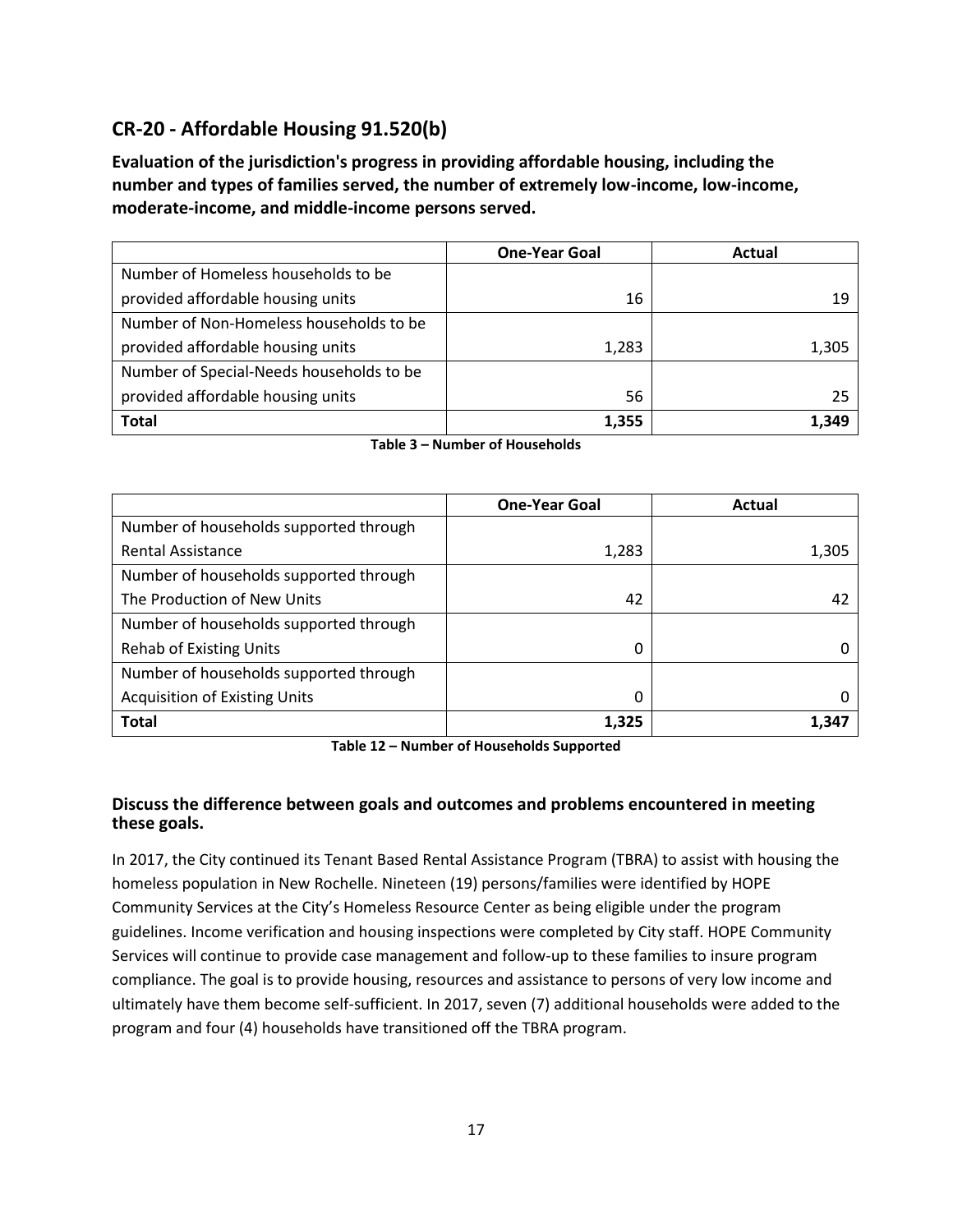In 2017, The City's New Rochelle Section 8 office provided 912 Housing Choice Vouchers to income eligible households. In addition, the New Rochelle Municipal Housing Authority (NRMHA) issued 393 Housing Choice Vouchers. This HUD funded program provides rental subsidies to a total of 1,305 extremely low, low and moderate income households who would otherwise be priced out of the housing market.

HOPE Community Services has been designated by the City of New Rochelle to represent New Rochelle in the Continuum of Care and currently administers two housing grants. The New Rochelle Re-housing Initiative is a HUD/COC grant which provides funding for permanent supportive housing for one (1) homeless individual. HOPE Community Services is also a sub recipient of the Refuge Grant funded by HUD through the COC. The funding provides for temporary housing for 22 homeless lesbian, gay, bisexual, transgender, or questioning (LGBTQ) youth. Housing grants provides subsidies for 25-affordable housing units targeting the Special-Needs population.

Heritage Homes began Phase III construction which consists of 42 additional units of affordable housing. Upon its completion, a total of 229 affordable housing units will have been built to replace the former public housing site known as Robert Hartley Houses.

#### **Discuss how these outcomes will impact future annual action plans.**

The Homeless Resource Center operated by HOPE Community Services in collaboration with Oasis Homeless Shelter (WestCOP) has, thus far, proven to be successful and will continue to help the neediest in New Rochelle. Funding for the program has been renewed and the City will reassess the homeless population periodically to determine the feasibility of the program .

#### **Include the number of extremely low-income, low-income, and moderate-income persons served by each activity where information on income by family size is required to determine the eligibility of the activity.**

| <b>Number of Persons Served</b> | <b>CDBG Actual</b> | <b>HOME Actual</b> |
|---------------------------------|--------------------|--------------------|
| <b>Extremely Low-income</b>     |                    |                    |
| Low-income                      |                    |                    |
| Moderate-income                 |                    |                    |
| <b>Total</b>                    |                    |                    |

**Table 13 – Number of Persons Served**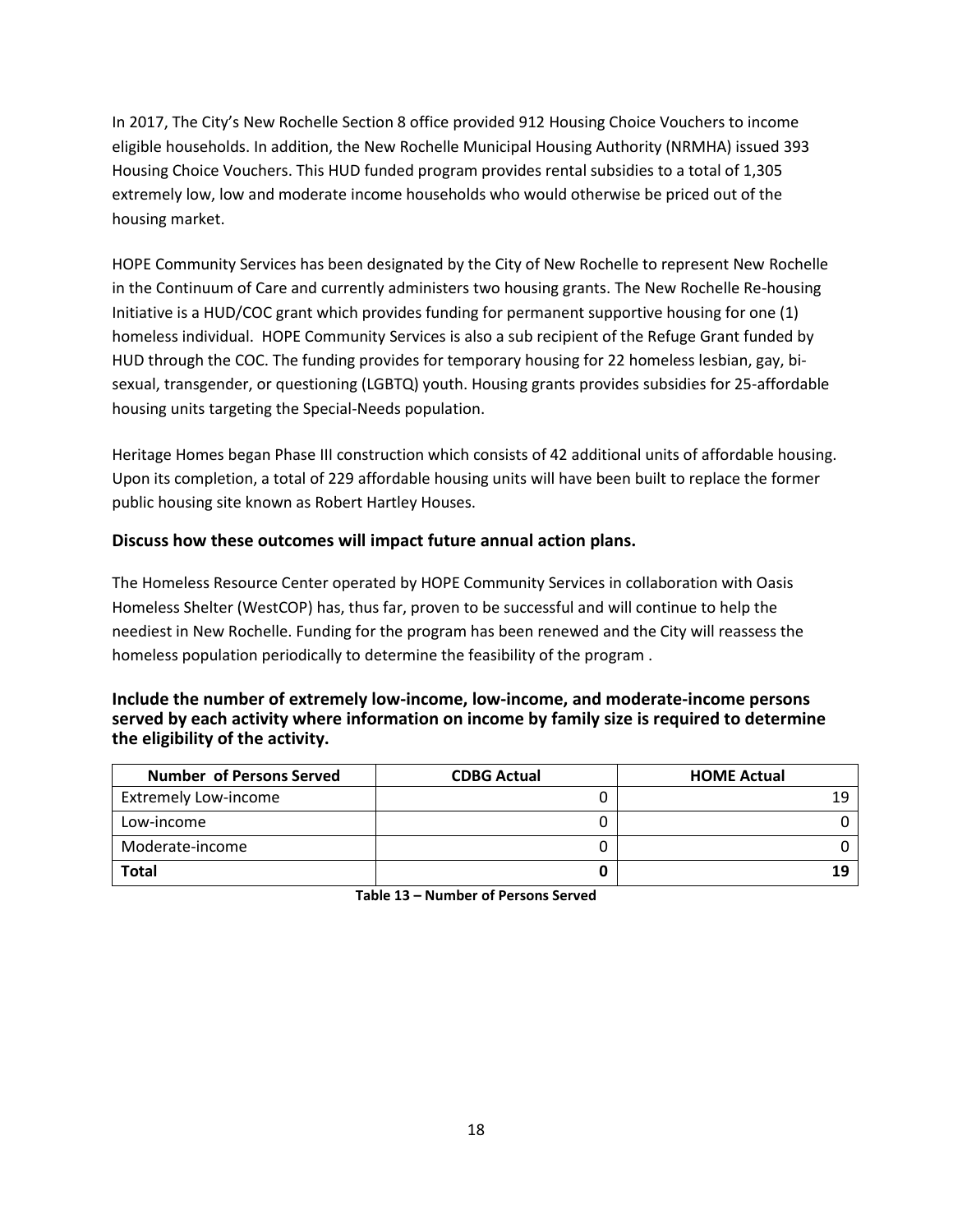#### **Narrative Information**

#### CDBG

The City of New Rochelle does not use CDBG funds for affordable housing activities such as housing development or rehabilitation.

#### **HOME**

The City's Tenant Based Rental Assistance Program (TBRA) provides housing subsidies targeting the homeless population in New Rochelle. HOPE Community Services operates the City's Homeless Resource Center to help identify eligible persons/families in order to provide housing resources and assistance. City staff does income verification to determine eligibility under the TBRA program guidelines.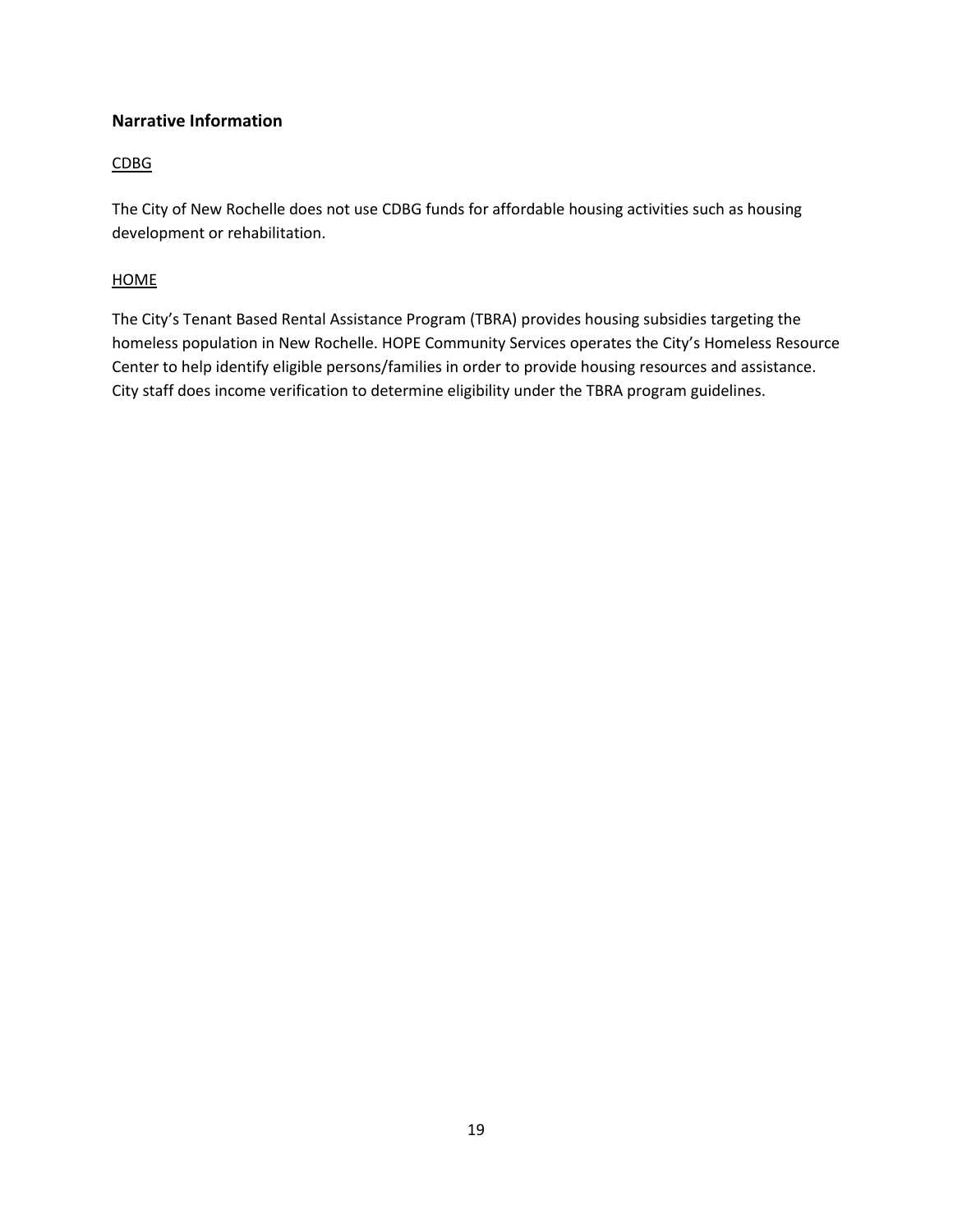# **CR-25 - Homeless and Other Special Needs 91.220(d, e); 91.320(d, e); 91.520(c)**

**Evaluate the jurisdiction's progress in meeting its specific objectives for reducing and ending homelessness through:**

# **Reaching out to homeless persons (especially unsheltered persons) and assessing their individual needs**

HOPE Community Services, in collaboration with the Oasis Homeless Shelter, operates the Homeless Resource Center in New Rochelle. The program is primarily funded by the City of New Rochelle.

The purpose of the program is to find suitable housing for the homeless population in New Rochelle. The program provides 24/7 access to shelter and connects the homeless to services that they qualify for.

In 2017, HOPE has placed 39 homeless persons in housing and has referred another 55 to other housing programs. An additional 73 clients have been referred to non-housing programs such as drug, alcohol and mental health treatment. Case management services are provided to 572 clients.

The City's HOME funded Tenant Based Rental Assistance Program (TBRA) provides housing subsidies targeting the homeless population in New Rochelle. HOPE Community Services provides case management and follow-up to these persons/families to insure program compliance. The goal is to provide housing, resources and assistance to persons of very low income and ultimately have them become self-sufficient.

#### **Addressing the emergency shelter and transitional housing needs of homeless persons**

Westchester County continues as the lead agency for the Westchester County of Continuum of Care in addressing the problems of homeless individuals. HOPE Community Services has been designated by the City of New Rochelle to represent New Rochelle in the Continuum of Care and currently administers two housing grants. The county operates the homeless shelter in White Plains and funds shelters in various communities as well as the Oasis Shelter on Washington Avenue in New Rochelle, which has 45 beds.

Every homeless person coming to the Oasis Shelter is evaluated by a case manager. Their needs and eligibility are determined for housing and other supportive services.

Several other shelters operate in the city to provide temporary housing for homeless persons: Providence House for mothers and children has 7 beds, and Volunteers of America has 21 beds, for a total of approximately 73 beds available in the City.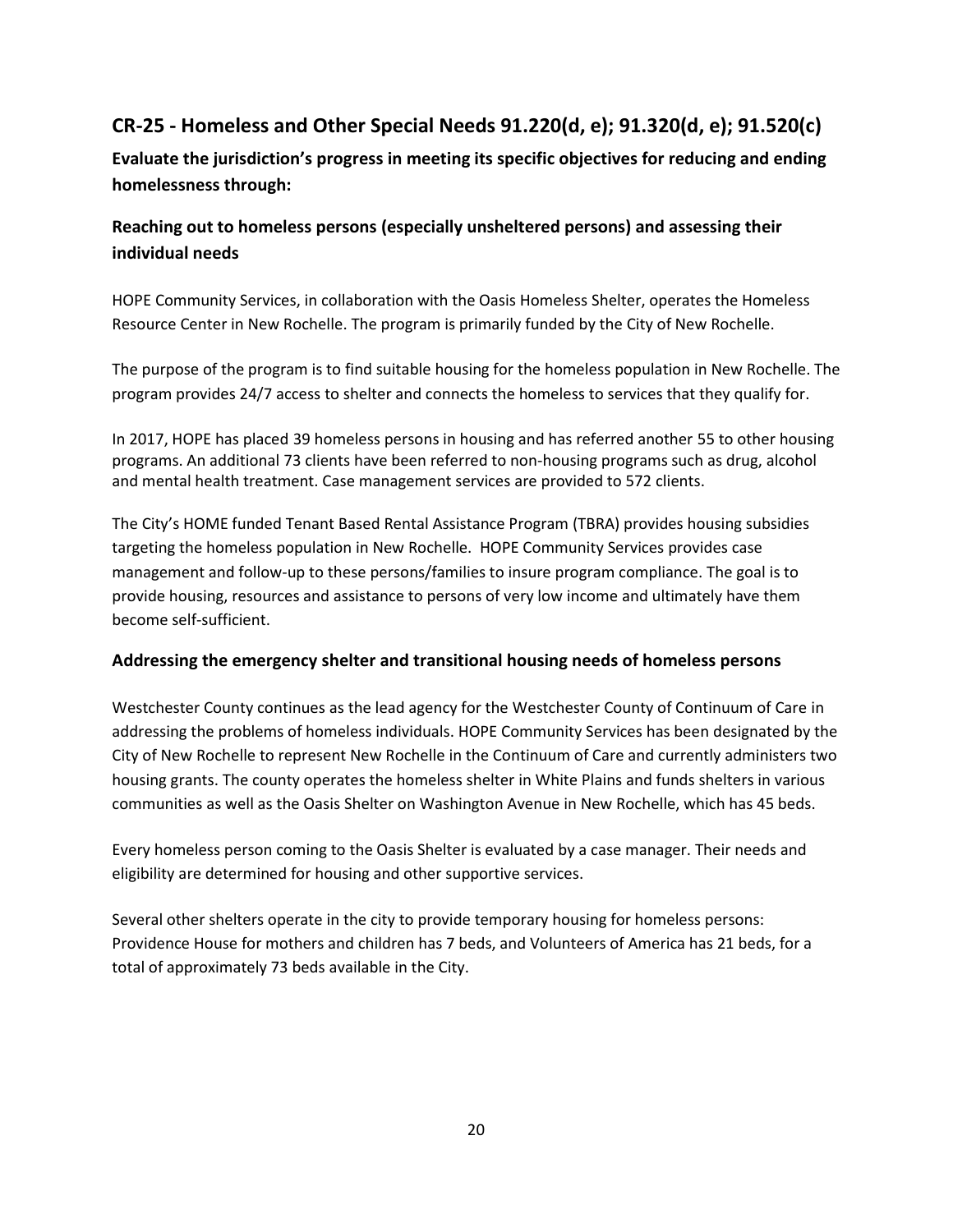**Helping low-income individuals and families avoid becoming homeless, especially extremely low-income individuals and families and those who are: likely to become homeless after being discharged from publicly funded institutions and systems of care (such as health care facilities, mental health facilities, foster care and other youth facilities, and corrections programs and institutions); and, receiving assistance from public or private agencies that address housing, health, social services, employment, education, or youth needs**

The City of New Rochelle is fortunate to be within close proximity to many resources and facilities to assist residents with most every need. The City enlists the services of many area agencies to assist residents with programs and services. This includes the Department of Social Services and Legal Services of the Hudson Valley, the Guidance Center, WestCOP, Westhab and Montefiore Hospital.

HOPE Community Services runs a soup kitchen, food pantry, and self-sufficiency program. Their close relationship with area organizations providing supportive services allows them to be a valuable resource for those at-risk of becoming homeless. They provide information and referrals for housing, medical care, mental health, education, child care, job-training, immigration, drug & alcohol treatment, etc.

At last count, we have identified at least 12 other organizations within the City that offer a soup kitchen and/or food pantry, ensuring a source of food for those in need every day of the week.

The New Rochelle Office of The Aging assists our senior population with a variety of programs and services. They participate in the NYS Senior Nutrition program and program daily meals. In addition, they are advocates of the Meals-on-Wheels program for homebound frail elderly.

The City's Youth Bureau provides programs to at-risk youth, including a mentoring and job training program.

The City School District provides free and reduced cost meals for our school children. In addition, the City run youth programs and day camps also participate in the NYS Nutrition Program that provides free meals to children during the summer.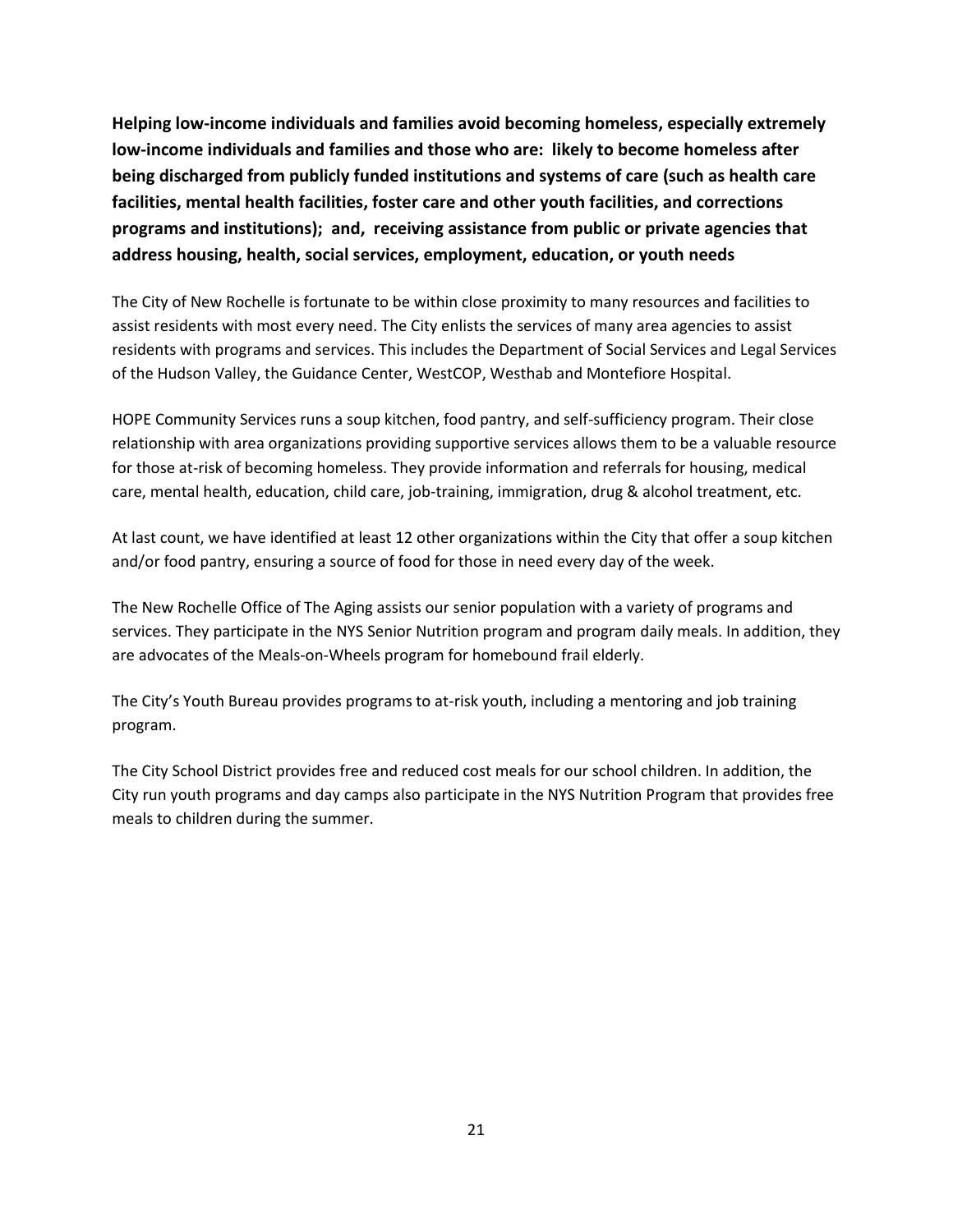**Helping homeless persons (especially chronically homeless individuals and families, families with children, veterans and their families, and unaccompanied youth) make the transition to permanent housing and independent living, including shortening the period of time that individuals and families experience homelessness, facilitating access for homeless individuals and families to affordable housing units, and preventing individuals and families who were recently homeless from becoming homeless again**

Westchester County Partnership is the lead organization for the Westchester County of Continuum of Care (CoC).

This Partnership includes the cities of New Rochelle, Yonkers, and Mount Vernon, along with other Westchester County communities, non-profit service providers and the NYS Division of Veterans' Affairs. The County has embraced three priority goals, including preventing the occurrence of homelessness where possible, reducing the length of stay of those who become homeless, and improving ways to move homeless people into stable housing in the community. The Westchester County Department of Social Services (DSS) is the lead agency for the management of this information database since they are the first point of referral by the housing providers who try to connect their clients with DSS shelter allowances. Westchester County Homeless Management Information System (HMIS) gives the ability to track multiple shelter entries over time in order to accurately identify people who potentially meet HUD's definition of chronically homeless.

HOPE Community Services has been designated by the City of New Rochelle to represent New Rochelle in the Continuum of Care and currently administers two housing grants. The New Rochelle Re-housing Initiative is a HUD/COC grant which provides funding for permanent supportive housing for homeless individuals who have mental health or substance abuse issues. They currently house one person with this grant.

HOPE Community Services is a sub recipient of the Refuge Grant funded by HUD through the COC. The funding provides for temporary housing for homeless lesbian, gay, bi-sexual, transgender, or questioning (LGBTQ) youth ages 18-25 for a maximum of 24 months. The goal is to provide housing and then work on an exit plan that will allow the client to become self-sufficient. This will be accomplished through financial counseling, ongoing case management, training programs and higher education such as community college enrollment. Twenty-three (22) individuals have been housed as a result of this grant.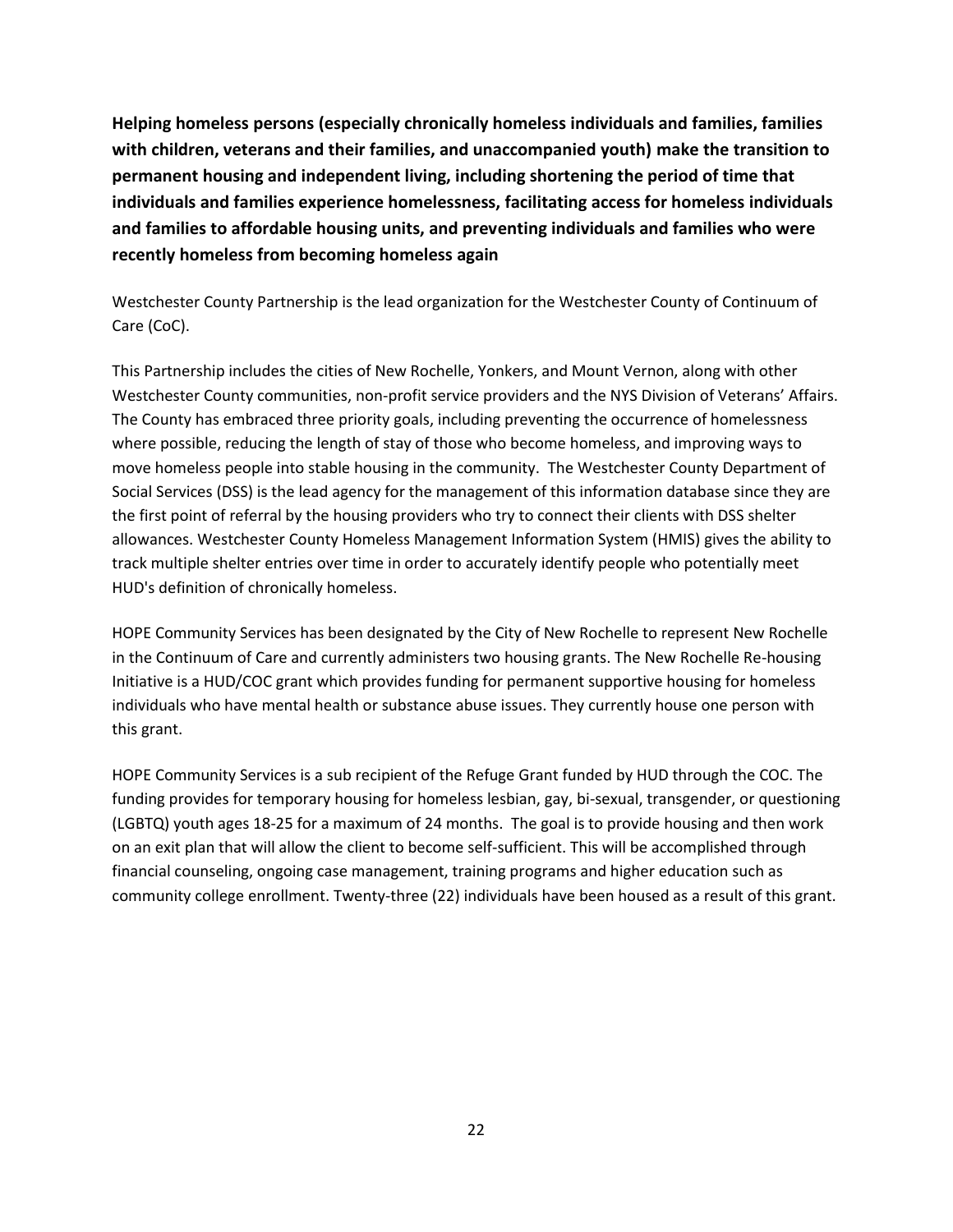# **CR-30 - Public Housing 91.220(h); 91.320(j)**

#### **Actions taken to address the needs of public housing**

Heritage Homes Phase I, consisting of 131 affordable housing units was completed in December 2013 and occupied in January 2014. Of those 131 dwelling units, 121 were occupied by former residents of Robert Hartley Houses, the adjacent public housing site. Two of the five structures at Hartley Houses were demolished in May of 2014 and construction of Phase II commenced on the footprint of the demolished buildings. Phase II consisted of 56 units. All seven 3 bedroom units in Heritage Homes phase II are occupied. All of the units are complete and are occupied by former Hartley House residents.

In 2015, the development team received funding for Phase III. Phase III involved the demolition of two more structures at Hartley Houses and the construction of 42 units of affordable housing for a total of 229 dwelling units at the former public housing site. Phase III closing of Heritage Homes was completed on March 29, 2017 and Phase III groundbreaking took place on April 21, 2017. To date, eighteen units are occupied.

### **Actions taken to encourage public housing residents to become more involved in management and participate in homeownership**

Public housing residents are involved in the management of the New Rochelle Municipal Housing Authority (NRMHA) and are encouraged to become a voice for each of their respective apartment complexes. The Residents Advisory Board and the United Tenants Council, which is made of residents of Bracey House, 50 Sickles Avenue and 111 Lockwood Avenue, meet monthly to discuss issues and concerns. The tenant representatives meet regularly with the NRMHA executive director and attend monthly Board of Directors meetings. Two residents of the public housing community are elected by the tenants to serve as Resident Commissioners on the Board of Directors.

The NRMHA's Family Self-Sufficiency (FSS) program ended in 2014 due to a lack of interest. Several local housing counseling agencies offer the First-time Home Buyers workshops that provide education and down-payment assistance for eligible households.

NRMHA does, however, participate in the ROSS Service Coordinator program which is a HUD program that provides funding to over 100 residents at their Bracey public housing site, to hire and maintain Service Coordinators who will assess the needs of residents and coordinate available resources in the community to meet those needs. These services should enable participating families to increase earned income, reduce or eliminate the need for welfare assistance, make progress toward achieving economic independence and housing self-sufficiency or, in the case of elderly or disabled residents, help improve living conditions and enable residents to age-in-place.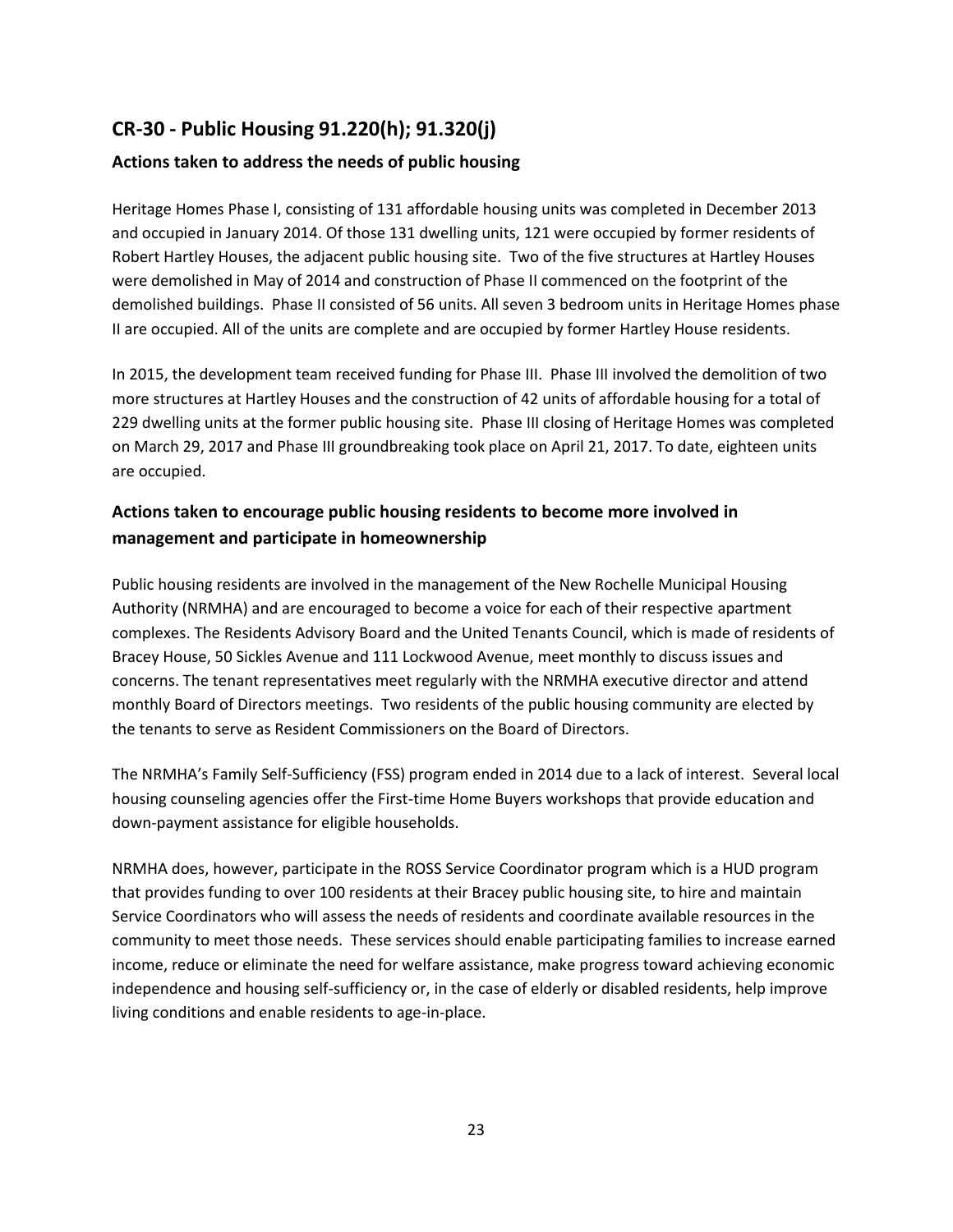#### **Actions taken to provide assistance to troubled PHAs**

The New Rochelle Municipal Housing Authority (NRMHA) is classified as troubled by HUD under 24 CFR Part 902. In December 2014, the City of New Rochelle entered into a three party agreement (Recovery Agreement) executed between the NRMHA and HUD to address the issues of governance, organization and staffing, finance and procurement, property maintenance, resident initiatives, capital funds, security, and management information systems. The agreement established performance targets, set out strategies for meeting targets, provided incentives and sanctions for effective implementation of strategies leading to recovery of performance. As of December 2017, NRMHA remains in "Standard Performer" status and continues to remain under the governance of the Recovery Agreement. NRMHA needs to continue to make concerted efforts to meet the remaining milestones.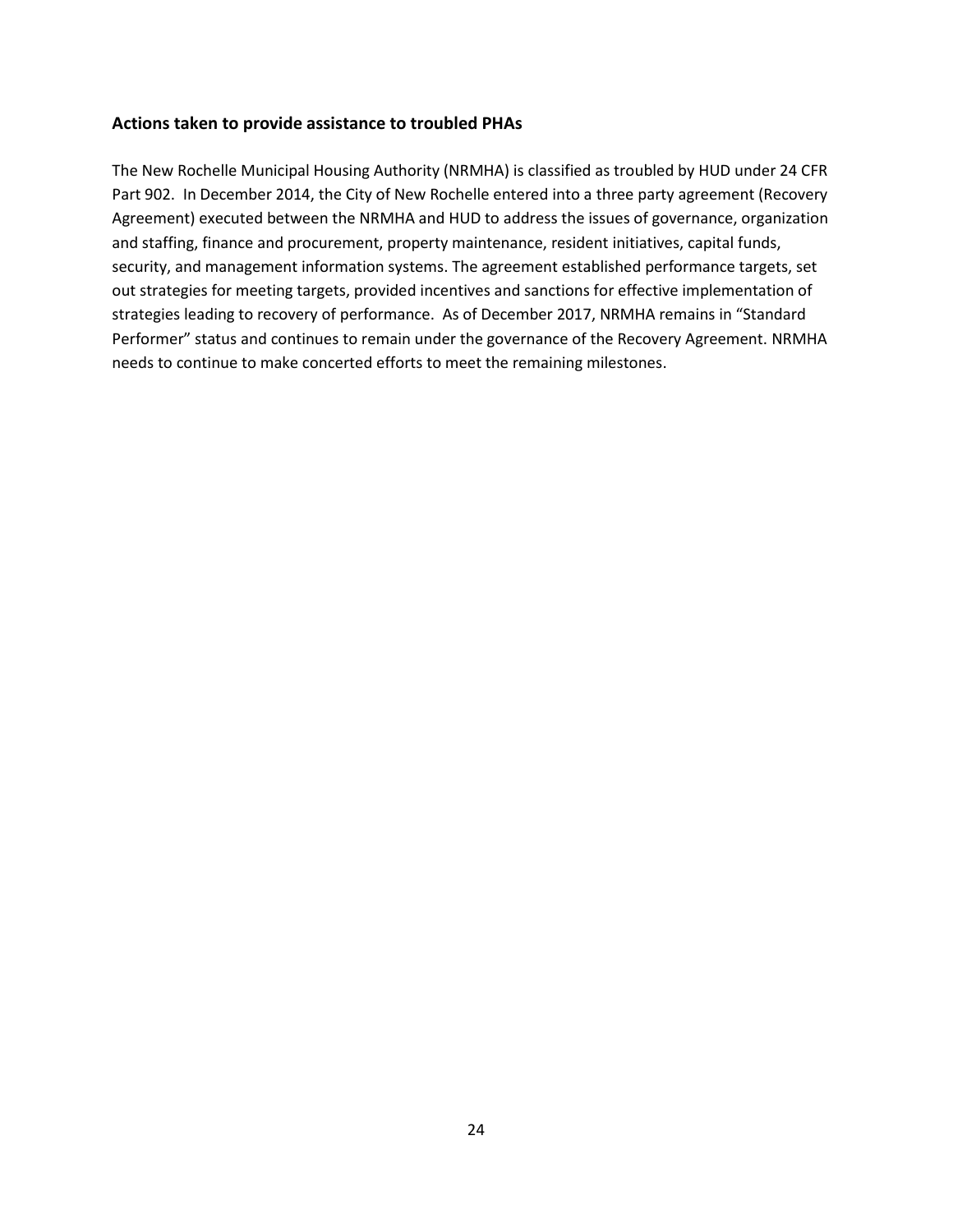# **CR-35 - Other Actions 91.220(j)-(k); 91.320(i)-(j)**

**Actions taken to remove or ameliorate the negative effects of public policies that serve as barriers to affordable housing such as land use controls, tax policies affecting land, zoning ordinances, building codes, fees and charges, growth limitations, and policies affecting the return on residential investment. 91.220 (j); 91.320 (i)**

New Rochelle adopted an affordable housing ordinance on March 21, 2006 which requires Developers to set aside 10% of their units for low or moderate income households. Developers that choose not to construct affordable housing units are required to pay a fee to the City's Affordable Housing Fund. These funds are used as local resources to assist with the provision of affordable housing units.

Recently, the payment in lieu of building the affordable units has significantly been increased to make it more financially feasible for developers to include the affordable units in their project.

#### **Actions taken to address obstacles to meeting underserved needs. 91.220(k); 91.320(j)**

The City makes its best effort to meet the needs of these low income persons given the limited CDBG funds available. Additional federal and state funding would enable the city to further address the priority needs of these low income neighborhoods. The biggest obstacle is the lack of leveraged funds to support and enhance the public service activities. The City continuously emphasizes that CDBG funding is not guaranteed yearly and encourages agencies to seek additional funding to reduce their dependence on CDBG funds.

The City will also allocate a portion of their federal resources to address affordable housing needs and to affirmatively further fair housing.

#### **Actions taken to reduce lead-based paint hazards. 91.220(k); 91.320(j)**

Lead Safe Westchester (LSW) is a housing rehabilitation program operated by the Westchester County Department of Planning that uses HUD funds to eliminate or control lead-based paint hazards in homes. All property owners in Westchester County are eligible for funding to assess, replace, encapsulate or rehabilitate lead in affected surfaces of homes built prior to 1978, including those in the City of New Rochelle. Property owners, including rental property landlords, are eligible if the property and the occupants meet the program requirements. Priority consideration is given to households with a leadpoisoned child under the age of 6. The City's website has a direct link to information on the County's LSW program.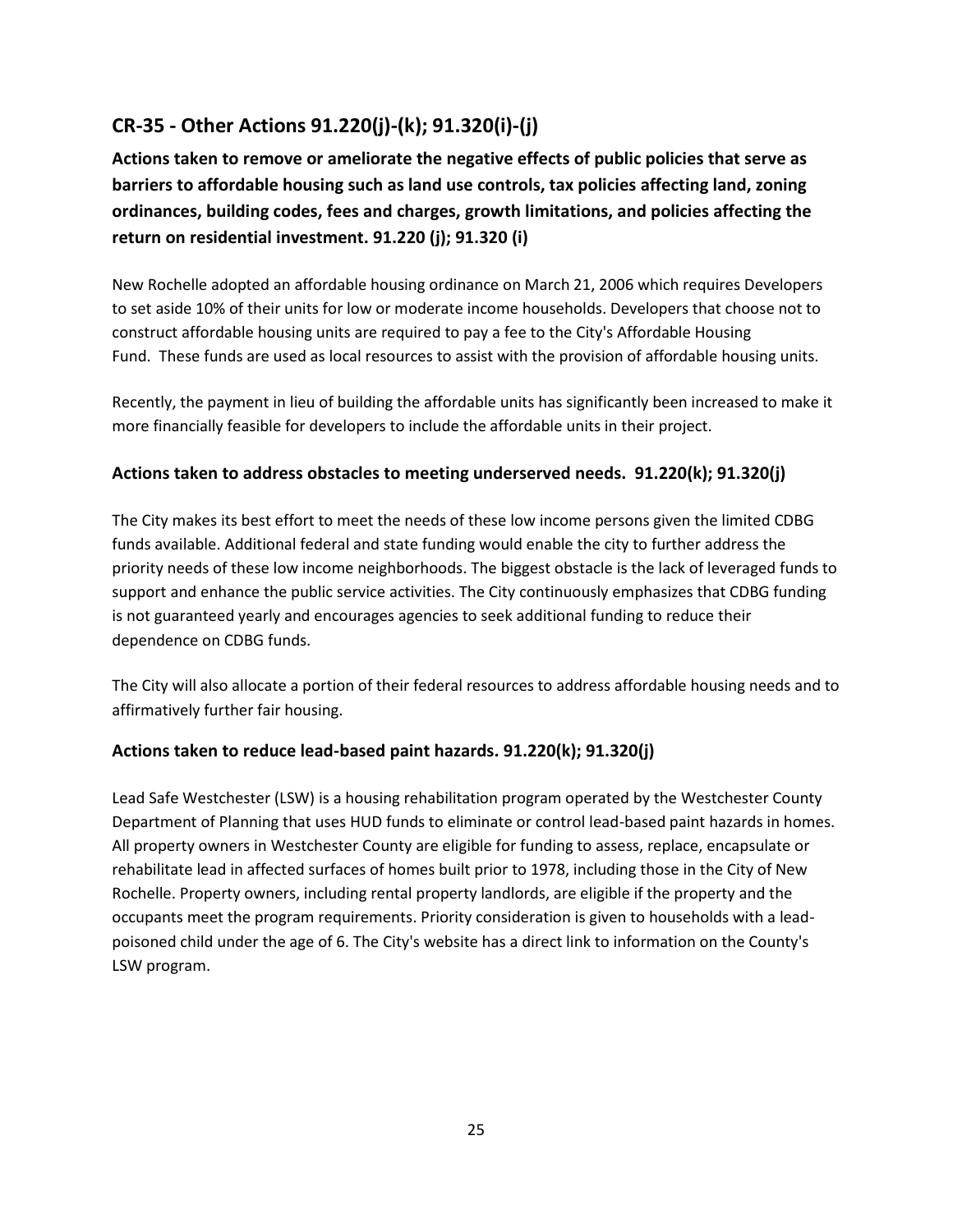#### **Actions taken to reduce the number of poverty-level families. 91.220(k); 91.320(j)**

The City of New Rochelle has undertaken many activities in an effort to reduce persons in poverty and help them to achieve economic self-sufficiency.

CDBG funds supported the WEDC Entrepreneurial Training Program for persons interested in starting or expanding a small business and assisted them in obtaining capital. Fourteen people (14) completed the 60+ hour training program. Fifty percent (50%) of graduates are expected to launch or expand their small businesses within 12 months of graduation. Four graduates have started their own businesses to date.

HOPE Community Services provided a food pantry for low income residents who need assistance in obtaining groceries because their funds are limited. HOPE's self-sufficiency program is a resource for residents who are looking to return to school, obtain their GED, attain better language skills and/or enroll in a job training program. These programs can provide the needed skills to better prepare them for employment.

The Developmentally Disabled Therapeutic Recreation Program not only provides stimulating activities designed for the developmentally disabled but provides a respite for caregivers allowing them to work.

#### **Actions taken to develop institutional structure. 91.220(k); 91.320(j)**

The City's Development Department is responsible for the management, implementation, and monitoring of the Consolidated Plan documents, the Analysis of Impediments to Fair Housing Choice, the Annual Action Plans, and other documents related to CDBG and HOME program compliance. The institutional structure for providing affordable housing and meeting community development needs involves many agencies, including the Department of Development and the New Rochelle Municipal Housing Authority (NRMHA).

In addition, there are several offices within the City's departmental structure:

- Department of Development includes the offices of planning, zoning, historic landmark review, signage, public parking, building inspection and permitting;
- Bureau of Buildings is responsible for code enforcement;
- Parks and Recreation is responsible for development and maintenance of parks and recreational facilities, in addition to the Office of Aging and the Youth Bureau;
- New Rochelle Industrial Development Agency provides revenue-bond financing for economic development projects;
- New Rochelle Youth Bureau and New Rochelle Public Schools also play an important collaborating role in disseminating information to families and advising the City about impacts of proposed residential developments on the City's schools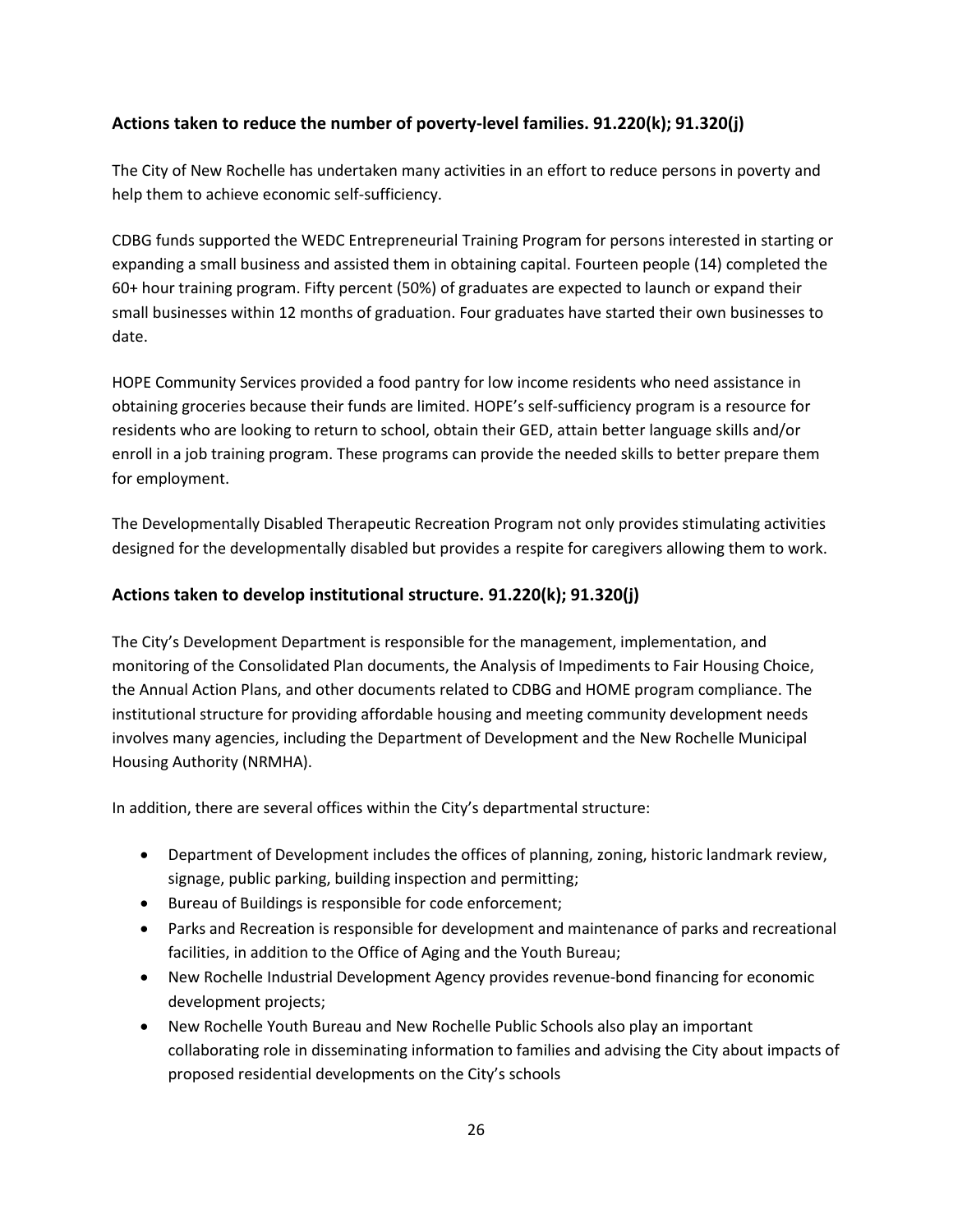# **Actions taken to enhance coordination between public and private housing and social service agencies. 91.220(k); 91.320(j)**

The ongoing communications between the City's Section 8 Office and the NRMHA provide a strong service delivery system for those persons seeking affordable housing assistance. HOPE Community Services represents the City of New Rochelle in the Westchester County Continuum of Care (CoC) and partners with local social service agencies, including the Department of Social Services, Department of Community Mental Health, and the Veterans Administration, to find suitable affordable housing for residents with special needs. The CoC provides rent subsidies and services to the formerly homeless.

# **Identify actions taken to overcome the effects of any impediments identified in the jurisdictions analysis of impediments to fair housing choice. 91.520(a)**

The City maintains actions to address those impediments identified in its Analysis of Impediments dated June 2012:

- Westchester Residential Opportunities, Inc. (WRO), an approved HUD housing counseling agency provided Fair Housing and Credit Counseling workshops to the general public within New Rochelle and provided educational training to the staff of local public service agencies. Additional services include, Fair Lending, First Time Home Buying program, Foreclosure Prevention, Predatory Lending, Senior Housing Assistance, and Access-to-Homes for the mobility impaired
- The City has updated it's website to include the most current information and resources on Fair Housing and Accessibility, Affordable Housing, Section 8 Housing, Human Rights and Discrimination
- Local agency representatives attending the City's annual Community Development Meeting were provided with information booklets to distribute and posters to display at their facilities on Fair Housing rights
- A Senior Expo took place during 2017 at the Hugh Doyle Senior Center. Staff from the New Rochelle Section 8 office attended and provided information and education to the public

During 2017, the City prepared and submitted an Assessment of Fair Housing (AFH). The AFH is meant to identify and analyze local and regional fair housing issues and to set goals for improving fair housing choice and access to opportunity. The City submitted one AFH for both the CDBG/HOME Programs and Section 8. This AFH is a review of demographic data, metrics of discrimination and disparity, and local regulations and administrative policies, procedures, and practices that affect the location, availability, and accessibility of housing. It also assesses the conditions, both public and private, that affect fair housing choice. The AFH was approved by HUD in November 2017.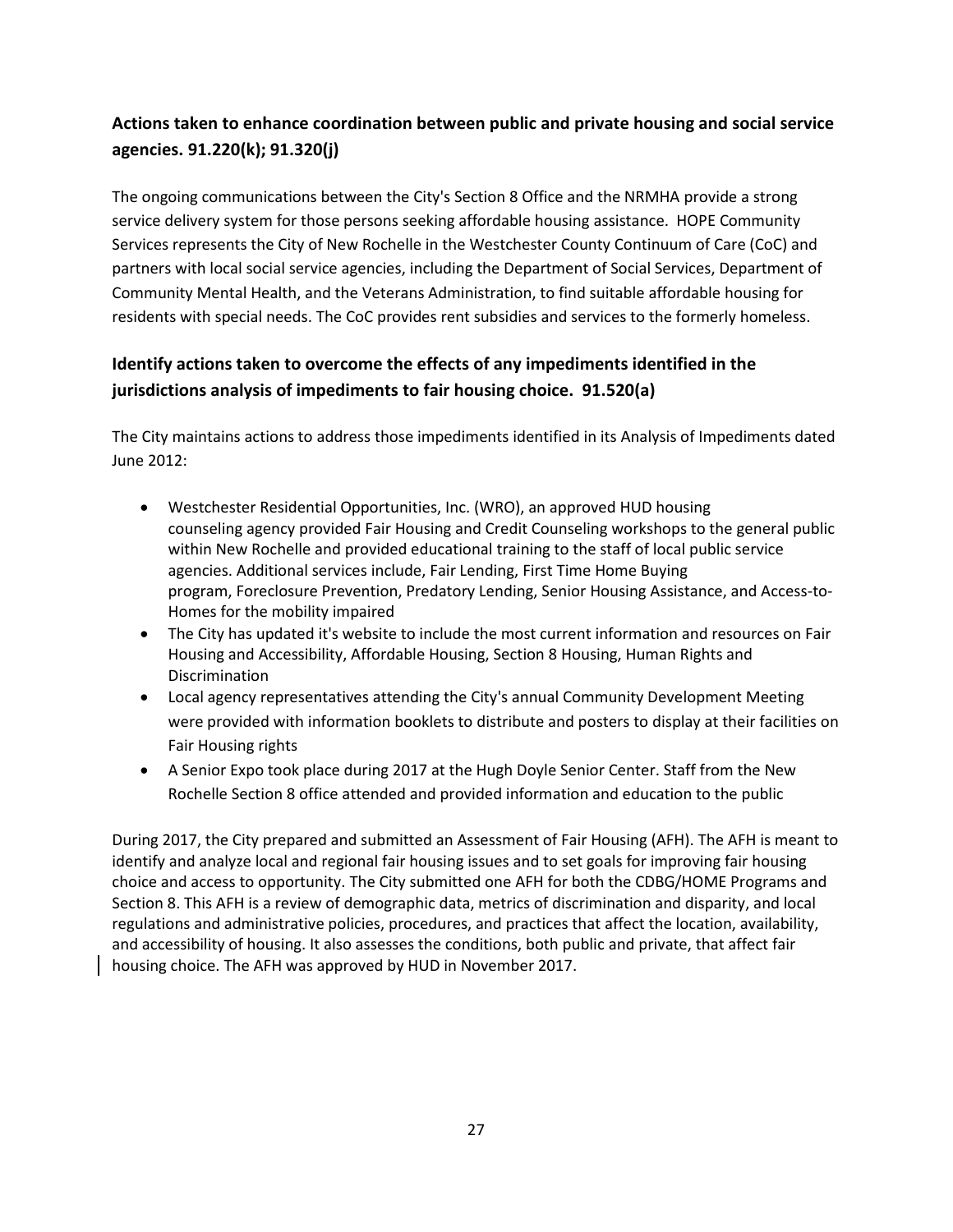# **CR-40 - Monitoring 91.220 and 91.230**

**Describe the standards and procedures used to monitor activities carried out in furtherance of the plan and used to ensure long-term compliance with requirements of the programs involved, including minority business outreach and the comprehensive planning requirements**

CDBG Program-The city continuously monitors its programs for compliance with HUD requirements. Each project is reviewed for eligibility in terms of National Objectives and Eligibility requirements as stated in 24 CFR Part 570. The City makes every attempt through the day-to-day administration of the CDBG program to conform with the required HUD certifications with regard to fair housing, nondiscrimination, employment opportunities, labor compliance and outreach to minority businesses.

Performance reviews take place through the scrutiny of reports submitted for the expenditure of grant funds. The City also conducts periodic remote and on-site monitoring utilizing the "*Checklist For Monitoring of a Subrecipient*." If monitoring reveals discrepancies or deviations in regards to levels of accomplishments, performance, budget, procurement, progress reports or other special conditions, this will be identified as a "concern". The subrecipient will be notified accordingly and remedial action will be taken. There were no activities with reported concerns in 2017.

HOME Program-The City reviews its HOME rental projects annually for compliance with rent and income limits. Primary residency verification for homeownership units built with HOME funds is completed every 2 years during the HOME affordability period.

### **Citizen Participation Plan 91.105(d); 91.115(d)**

# **Describe the efforts to provide citizens with reasonable notice and an opportunity to comment on performance reports**.

The Department maintains a mailing list containing approximately 90+ individuals representing over 70 local agencies which provide services to New Rochelle residents. Many of the agencies on the mailing list provide programming and services which primarily target the City's low and moderate income population. They are instructed to distributed and/or post the information for the benefit of their clientele. The notices are also posted prominently on the City's web site and broadcast on the City's public access cable station.

In order to fulfill statutory and regulatory requirements mandated by the U.S. Department of Housing and Urban Development with regard to the 2013-2017 Consolidated Plan, the City of New Rochelle makes available for public comment the Consolidated Plan Annual Performance Report (CAPER) which provides the jurisdiction an opportunity to evaluate its overall progress in carrying out priorities and specific objectives identified in its Consolidated Plan and its Action Plan which included funding allocations for the Community Development Block Grant Program and HOME Program.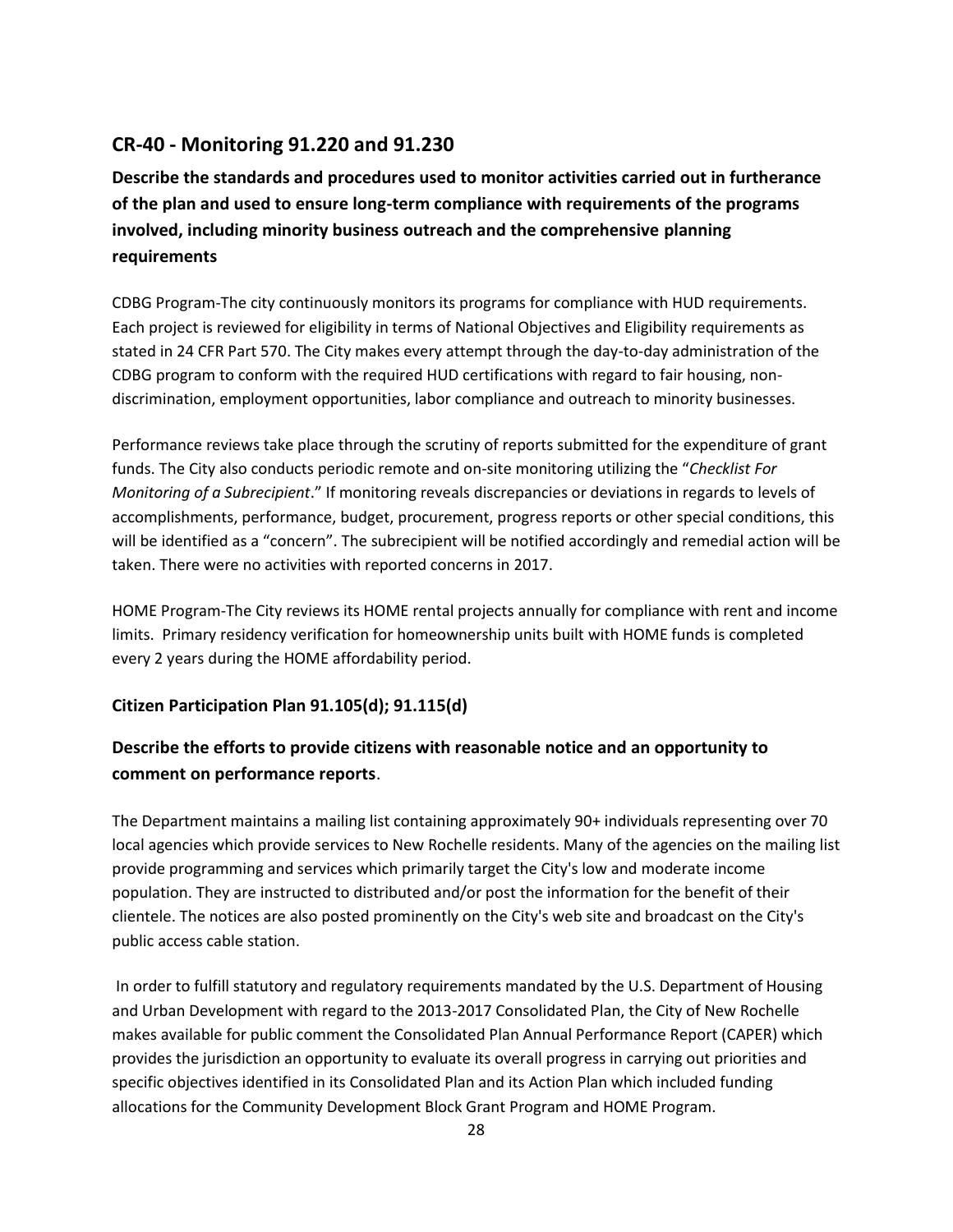Prior to the completion and approval of the City's AFH, the City amended its Citizen Participation Plan. This document can be found on the City's website and at the Development Office.

A public notice announcing a 15-day public comment period allows the public to submit written comments. The notice is published in the Legals section of the Journal News, the local newspaper servicing the New Rochelle community. During the comment period, a copy of this document is also made available in the Department of Development, City Clerk's office and the Public Library. It is also distributed via email to those on the department's mailing list and posted on the City's website.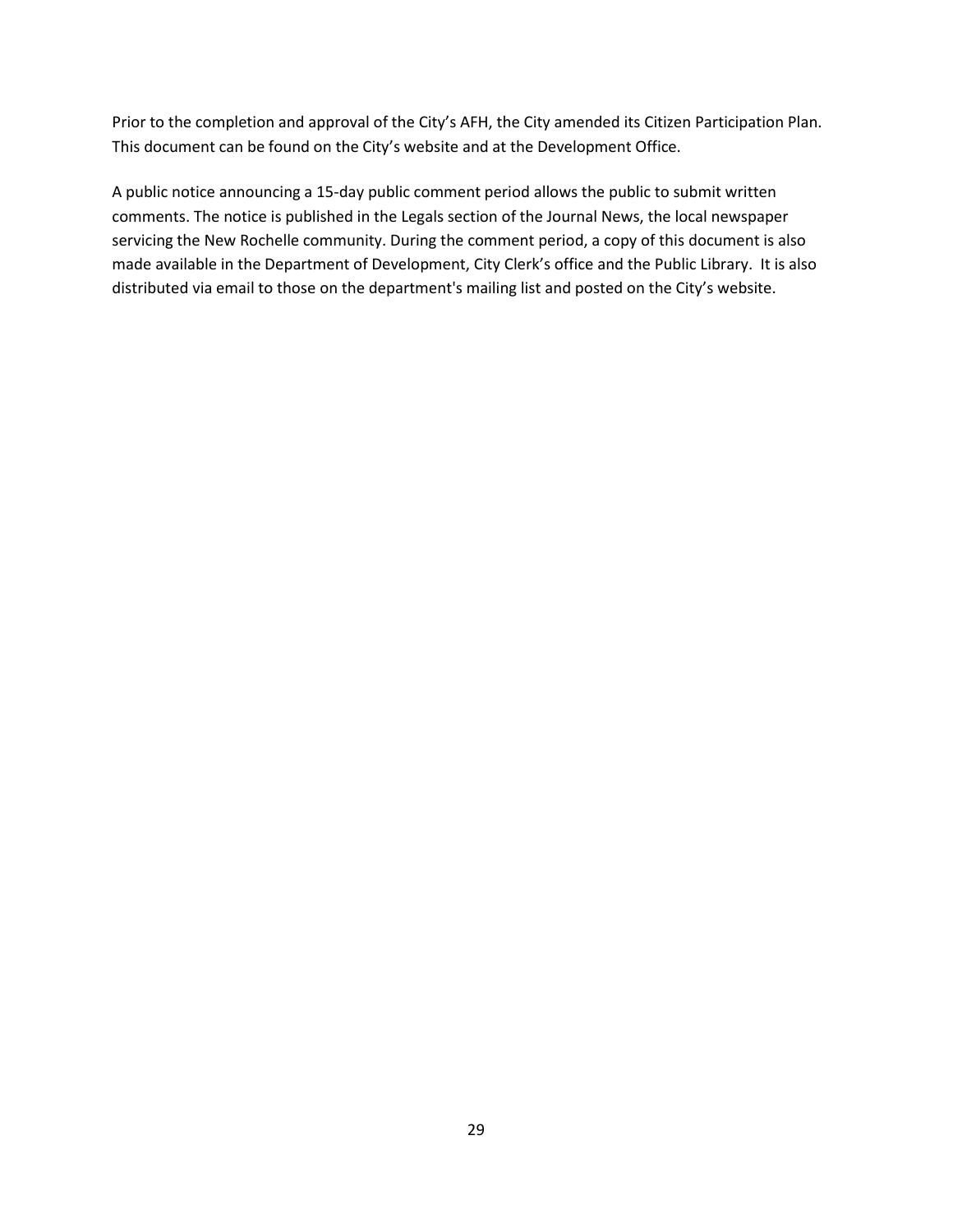# **CR-45 - CDBG 91.520(c)**

**Specify the nature of, and reasons for, any changes in the jurisdiction's program objectives and indications of how the jurisdiction would change its programs as a result of its experiences.**

| Does this Jurisdiction have any open Brownfields Economic Development | <b>No</b> |  |  |  |  |
|-----------------------------------------------------------------------|-----------|--|--|--|--|
| Initiative (BEDI) grants?                                             |           |  |  |  |  |
| $\sim -1$                                                             |           |  |  |  |  |

**[BEDI grantees] Describe accomplishments and program outcomes during the last year.**